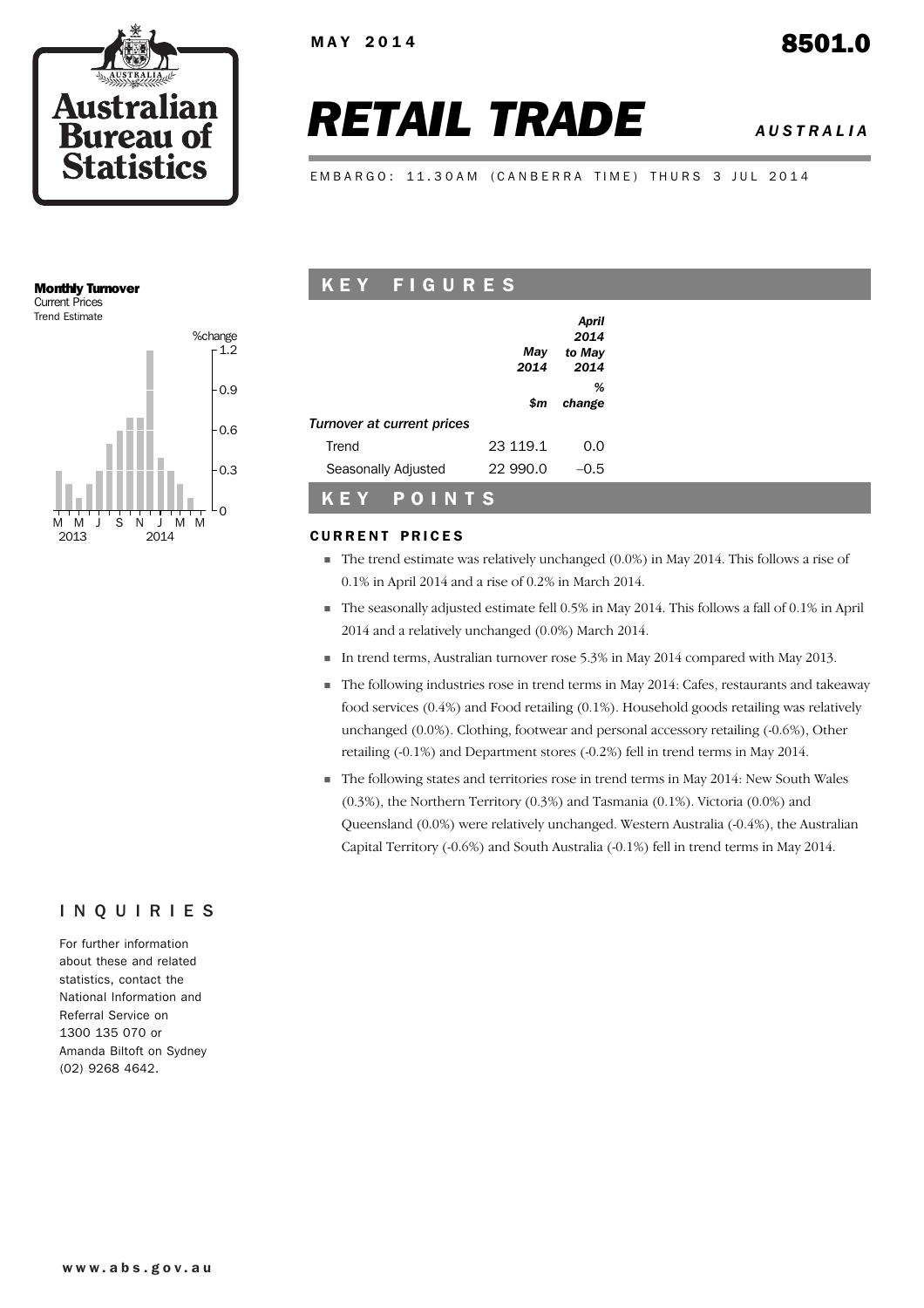## NOTES

| FORTHCOMING ISSUES    | <b>ISSUE</b>                                                                                                                                                                                                                                                                                                                                                                                                                             | <b>RELEASE DATE</b>                                                                                                                                                              |  |  |  |  |  |
|-----------------------|------------------------------------------------------------------------------------------------------------------------------------------------------------------------------------------------------------------------------------------------------------------------------------------------------------------------------------------------------------------------------------------------------------------------------------------|----------------------------------------------------------------------------------------------------------------------------------------------------------------------------------|--|--|--|--|--|
|                       | June 2014                                                                                                                                                                                                                                                                                                                                                                                                                                | 4 August 2014                                                                                                                                                                    |  |  |  |  |  |
|                       | <b>July 2014</b>                                                                                                                                                                                                                                                                                                                                                                                                                         | 4 September 2014                                                                                                                                                                 |  |  |  |  |  |
|                       | August 2014                                                                                                                                                                                                                                                                                                                                                                                                                              | 1 October 2014                                                                                                                                                                   |  |  |  |  |  |
|                       | September 2014                                                                                                                                                                                                                                                                                                                                                                                                                           | 4 November 2014                                                                                                                                                                  |  |  |  |  |  |
|                       | October 2014                                                                                                                                                                                                                                                                                                                                                                                                                             | 4 December 2014                                                                                                                                                                  |  |  |  |  |  |
|                       | November 2014                                                                                                                                                                                                                                                                                                                                                                                                                            | 9 January 2015                                                                                                                                                                   |  |  |  |  |  |
|                       |                                                                                                                                                                                                                                                                                                                                                                                                                                          |                                                                                                                                                                                  |  |  |  |  |  |
| CHANGES IN THIS ISSUE | publication.                                                                                                                                                                                                                                                                                                                                                                                                                             | This issue includes updated online retail turnover estimates for the May 2014 reference<br>month. These estimates are provided and explained within the appendix section of this |  |  |  |  |  |
|                       |                                                                                                                                                                                                                                                                                                                                                                                                                                          |                                                                                                                                                                                  |  |  |  |  |  |
|                       | An annual seasonal reanalysis based on estimates up to and including April 2014<br>identified a number of minor revisions, including a trend break in the supermarket series<br>in December 2013. The trend break of \$190m has been spread across supermarkets in<br>NSW, Victoria and Queensland and increases the trend figure for that month for Australia<br>from 0.7% to 1.2%. The trend break has little impact on recent months. |                                                                                                                                                                                  |  |  |  |  |  |
| <b>REVISIONS</b>      |                                                                                                                                                                                                                                                                                                                                                                                                                                          | There are no revisions to the original estimates. Revisions to seasonally adjusted                                                                                               |  |  |  |  |  |
|                       | estimates are due to the concurrent methodology for deriving seasonal factors and                                                                                                                                                                                                                                                                                                                                                        |                                                                                                                                                                                  |  |  |  |  |  |
|                       | changes arising from the annual seasonal reanalysis.                                                                                                                                                                                                                                                                                                                                                                                     |                                                                                                                                                                                  |  |  |  |  |  |
| TIME SERIES DATA      |                                                                                                                                                                                                                                                                                                                                                                                                                                          | Data available from the Downloads tab of this issue on the ABS website include longer                                                                                            |  |  |  |  |  |
|                       |                                                                                                                                                                                                                                                                                                                                                                                                                                          | time series of tables in this publication, the quarterly chain volume measures and the                                                                                           |  |  |  |  |  |
|                       | following additional current price monthly series:                                                                                                                                                                                                                                                                                                                                                                                       |                                                                                                                                                                                  |  |  |  |  |  |
|                       | original terms                                                                                                                                                                                                                                                                                                                                                                                                                           | Retail turnover by state and 15 industry subgroups in trend, seasonally adjusted and                                                                                             |  |  |  |  |  |
|                       | Retail turnover completely enumerated and sample sector, by six industry groups in                                                                                                                                                                                                                                                                                                                                                       |                                                                                                                                                                                  |  |  |  |  |  |
|                       | original terms                                                                                                                                                                                                                                                                                                                                                                                                                           | Retail turnover completely enumerated and sample sector, by state in original terms                                                                                              |  |  |  |  |  |
|                       | adjusted and original terms.                                                                                                                                                                                                                                                                                                                                                                                                             | Retail turnover completely enumerated sector, total level in trend, seasonally                                                                                                   |  |  |  |  |  |
|                       |                                                                                                                                                                                                                                                                                                                                                                                                                                          |                                                                                                                                                                                  |  |  |  |  |  |
| ABBREVIATIONS         | Australian Business Number<br>ABN                                                                                                                                                                                                                                                                                                                                                                                                        |                                                                                                                                                                                  |  |  |  |  |  |
|                       | Australian Bureau of Statistics<br><b>ABS</b>                                                                                                                                                                                                                                                                                                                                                                                            |                                                                                                                                                                                  |  |  |  |  |  |
|                       | ANZSIC                                                                                                                                                                                                                                                                                                                                                                                                                                   | Australian and New Zealand Standard Industrial Classification                                                                                                                    |  |  |  |  |  |
|                       | ARIMA                                                                                                                                                                                                                                                                                                                                                                                                                                    | autoregressive integrated moving average                                                                                                                                         |  |  |  |  |  |
|                       | Australian Taxation Office<br><b>ATO</b>                                                                                                                                                                                                                                                                                                                                                                                                 |                                                                                                                                                                                  |  |  |  |  |  |
|                       | not elsewhere classified<br>n.e.c.                                                                                                                                                                                                                                                                                                                                                                                                       |                                                                                                                                                                                  |  |  |  |  |  |
|                       | pay-as-you-go withholding<br>PAYGW                                                                                                                                                                                                                                                                                                                                                                                                       |                                                                                                                                                                                  |  |  |  |  |  |
|                       | relative standard error<br><b>RSE</b>                                                                                                                                                                                                                                                                                                                                                                                                    |                                                                                                                                                                                  |  |  |  |  |  |
|                       |                                                                                                                                                                                                                                                                                                                                                                                                                                          |                                                                                                                                                                                  |  |  |  |  |  |

Jonathan Palmer Acting Australian Statistician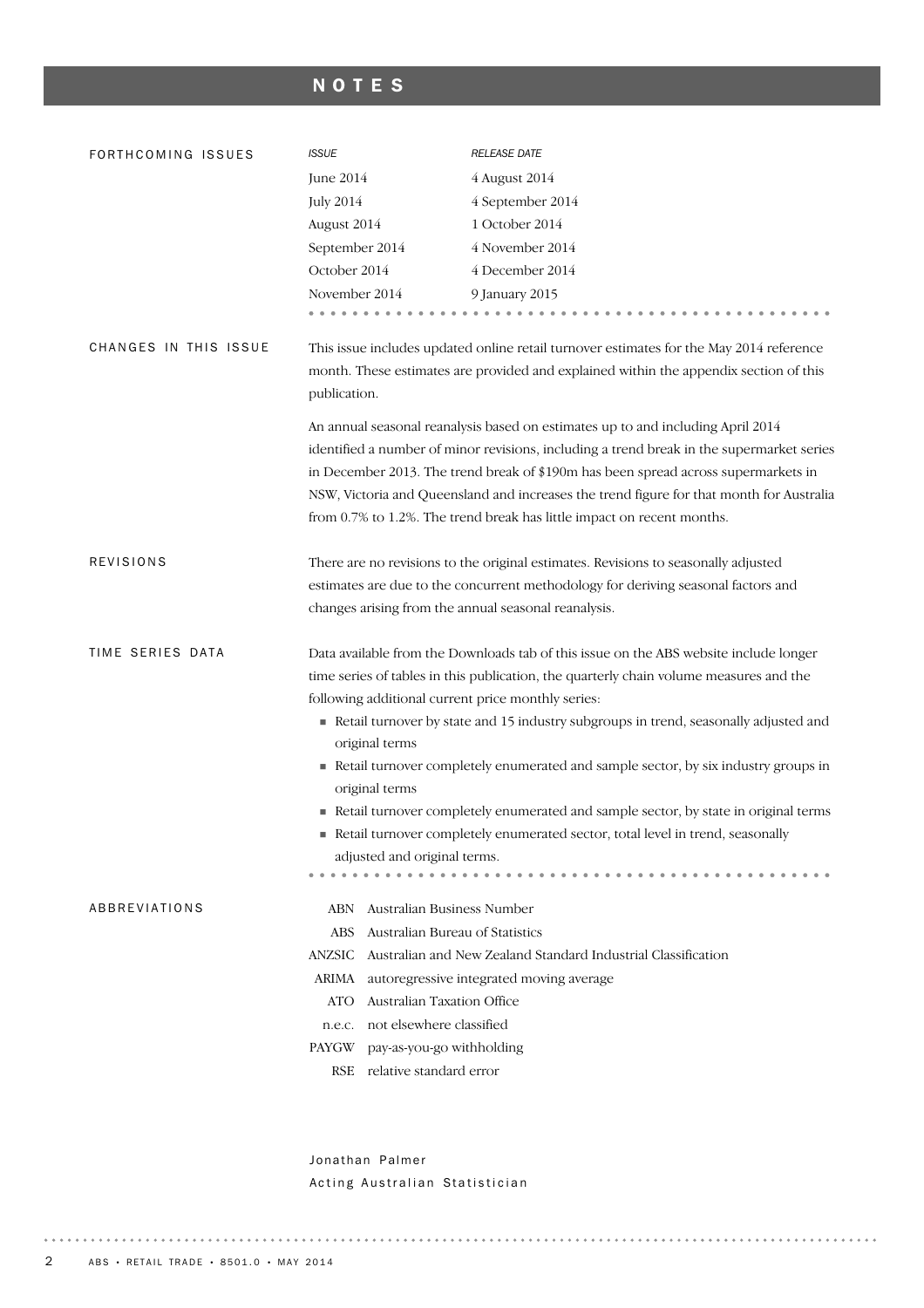## CONTENTS

#### *page*

| COMMENTARY             |                                                                             |
|------------------------|-----------------------------------------------------------------------------|
|                        |                                                                             |
|                        |                                                                             |
| <b>TABLES</b>          |                                                                             |
|                        | MONTHLY ESTIMATES                                                           |
|                        | 1                                                                           |
|                        | RETAIL TURNOVER, By Industry Group - Percentage change from<br>$\mathbf{2}$ |
|                        |                                                                             |
|                        | 3                                                                           |
|                        | RETAIL TURNOVER, By State - Percentage change from previous month 11<br>4   |
| ADDITIONAL INFORMATION |                                                                             |
|                        |                                                                             |
|                        | Appendix 1 - Experimental Estimates of Online Retail Turnover 20            |
|                        | Appendix 2 - Experimental Estimates of Consumer Sales  24                   |
|                        |                                                                             |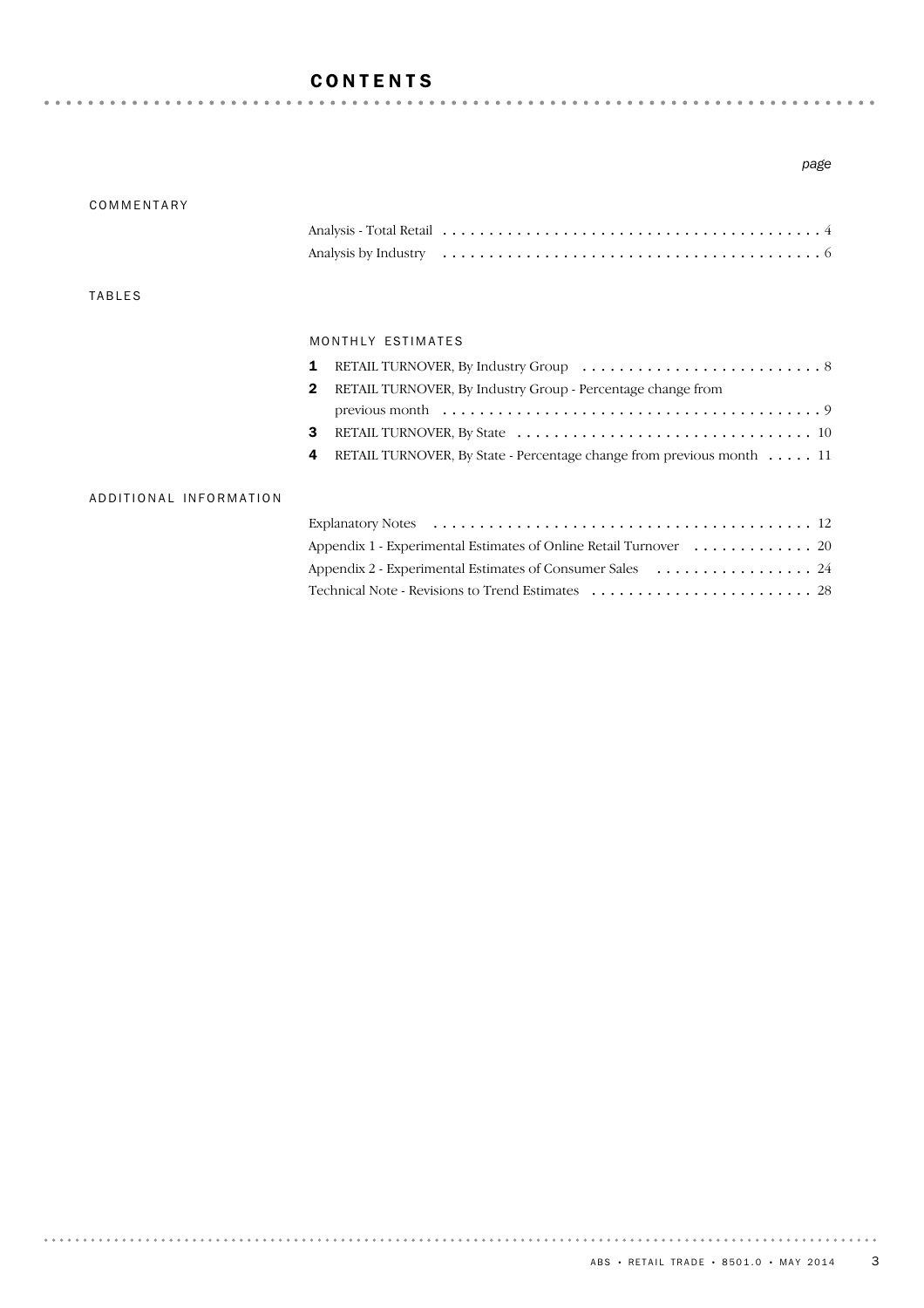## ANALYSIS - TOTAL RETAIL

#### TOTAL RETAIL - MONTHLY

The chart below shows the trend series and seasonally adjusted series to May 2014.

In current prices, the trend estimate for Australian turnover was relatively unchanged (0.0%) in May 2014 following a rise of 0.1% in April 2014 and a rise of 0.2% in March 2014.

The seasonally adjusted estimate for Australian turnover fell 0.5% in May 2014 following a fall of 0.1% in April 2014 and a relatively unchanged (0.0%) March 2014.

The original estimate for Australian turnover rose 2.7% in May 2014. The original estimate for chains and other larger retailers rose 2.0% in May 2014. The original estimate for smaller retailers rose 4.0% in May 2014.



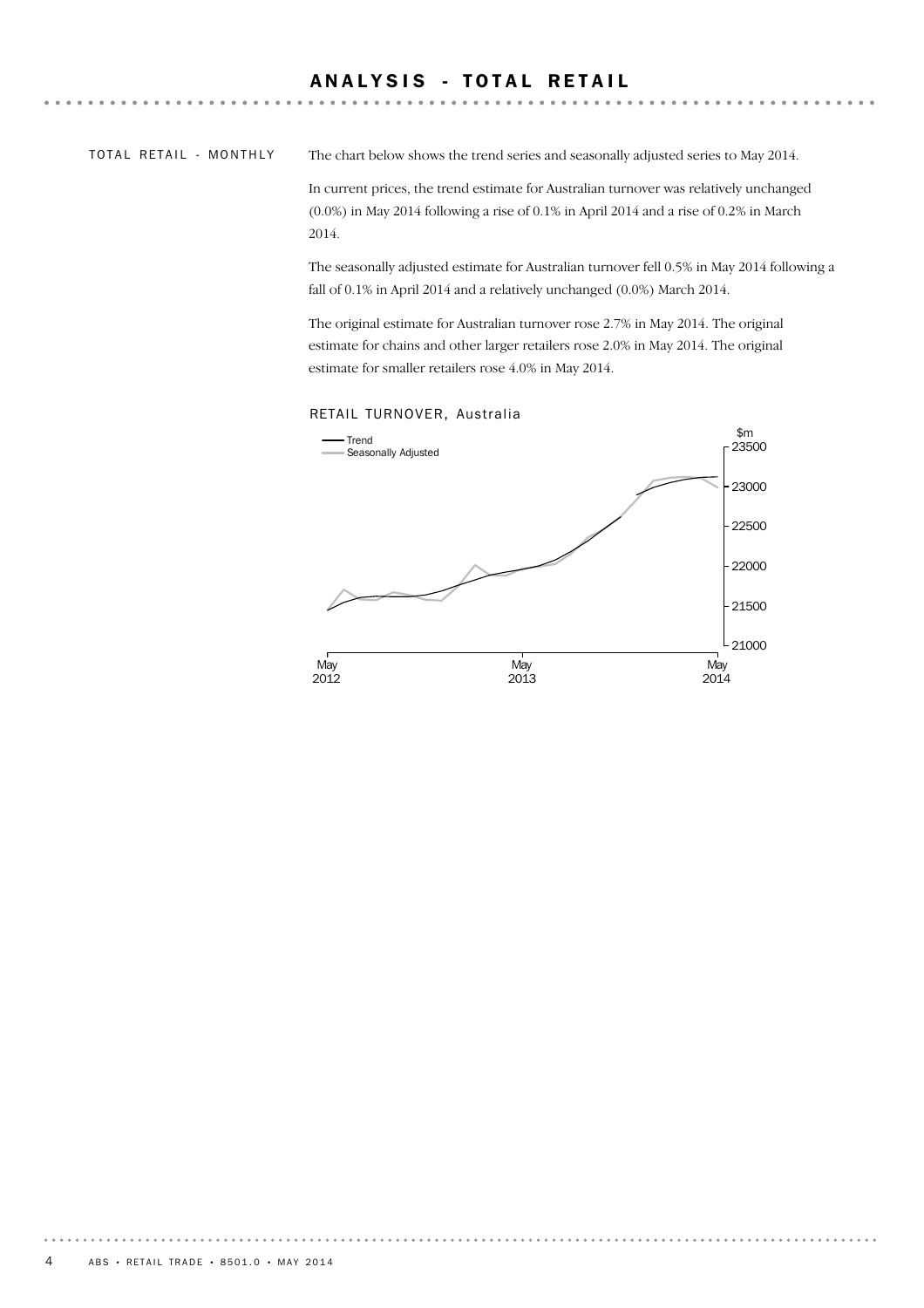## TOTAL RETAIL - BY STATE

The following states and territories rose in trend terms in May 2014: New South Wales (0.3%), the Northern Territory (0.3%) and Tasmania (0.1%). Victoria (0.0%) and Queensland (0.0%) were relatively unchanged in trend terms in May 2014. Western Australia (-0.4%), the Australian Capital Territory (-0.6%) and South Australia (-0.1%) fell in trend terms in May 2014.

The following states and territories fell in seasonally adjusted terms in May 2014: Victoria (-1.1%), New South Wales (-0.5%), Western Australia (-0.3%), Queensland (-0.1%), the Australian Capital Territory (-0.3%) and Tasmania (-0.2%). South Australia (0.2%) and the Northern Territory (0.4%) rose in seasonally adjusted terms in May 2014.



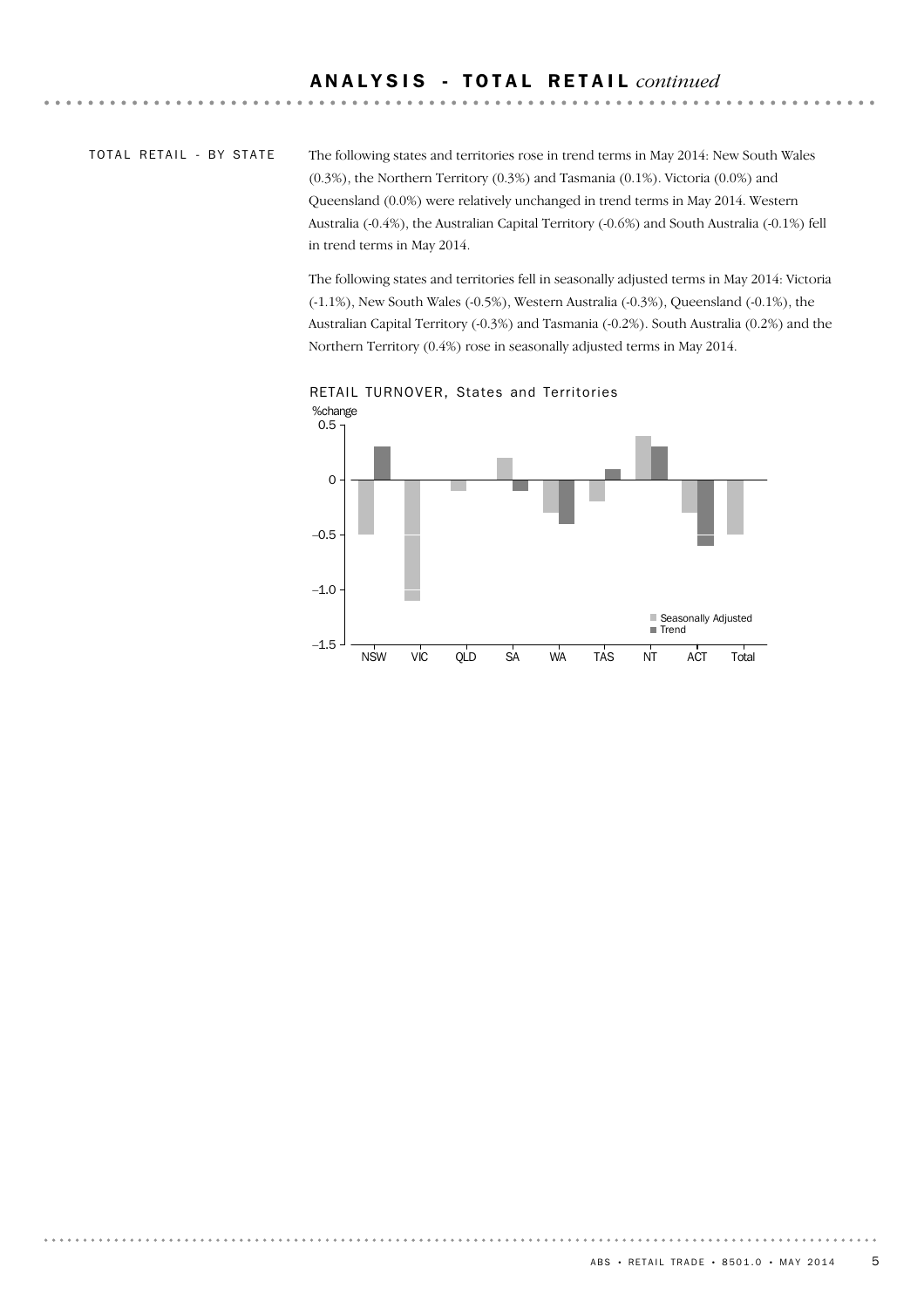## ANALYSIS BY INDUSTRY

#### FOOD RETAILING

In current prices, the trend estimate for Food retailing rose 0.1% in May 2014. The seasonally adjusted estimate rose 0.1%. By industry subgroup, the trend estimate rose for Supermarkets and grocery stores (0.1%) and Liquor retailing (0.6%) and fell for Other specialised food retailing (-0.5%). The seasonally adjusted estimate rose for Supermarkets and grocery stores (0.1%) and Liquor retailing (0.9%) and fell for Other specialised food retailing fell (-1.3%).



## HOUSEHOLD GOODS RETAILING

In current prices, the trend estimate for Household goods retailing was relatively unchanged (0.0%) in May 2014. The seasonally adjusted estimate fell 0.9%. By industry subgroup, the trend estimate fell for Furniture, floor coverings, housewares and textile goods retailing (-0.1%), Electrical and electronic goods retailing (-0.1%) and Hardware, building and garden supplies retailing (-0.1%). The seasonally adjusted estimate fell for Electrical and electronic goods retailing (-1.8%) and Hardware, building and garden supplies retailing (-1.6%) and rose for Furniture, floor coverings, housewares and textile goods retailing (1.4%).



## CLOTHING, FOOTWEAR AND PERSONAL ACCESSORY RETAILING

In current prices, the trend estimate for Clothing, footwear and personal accessory retailing fell 0.6% in May 2014. The seasonally adjusted estimate fell 2.3%. By industry subgroup, the trend estimate fell for Clothing retailing (-0.4%) and Footwear and other personal accessory retailing (-0.6%). The seasonally adjusted estimate fell for Clothing retailing (-2.0%) and Footwear and other personal accessory retailing (-2.9%).

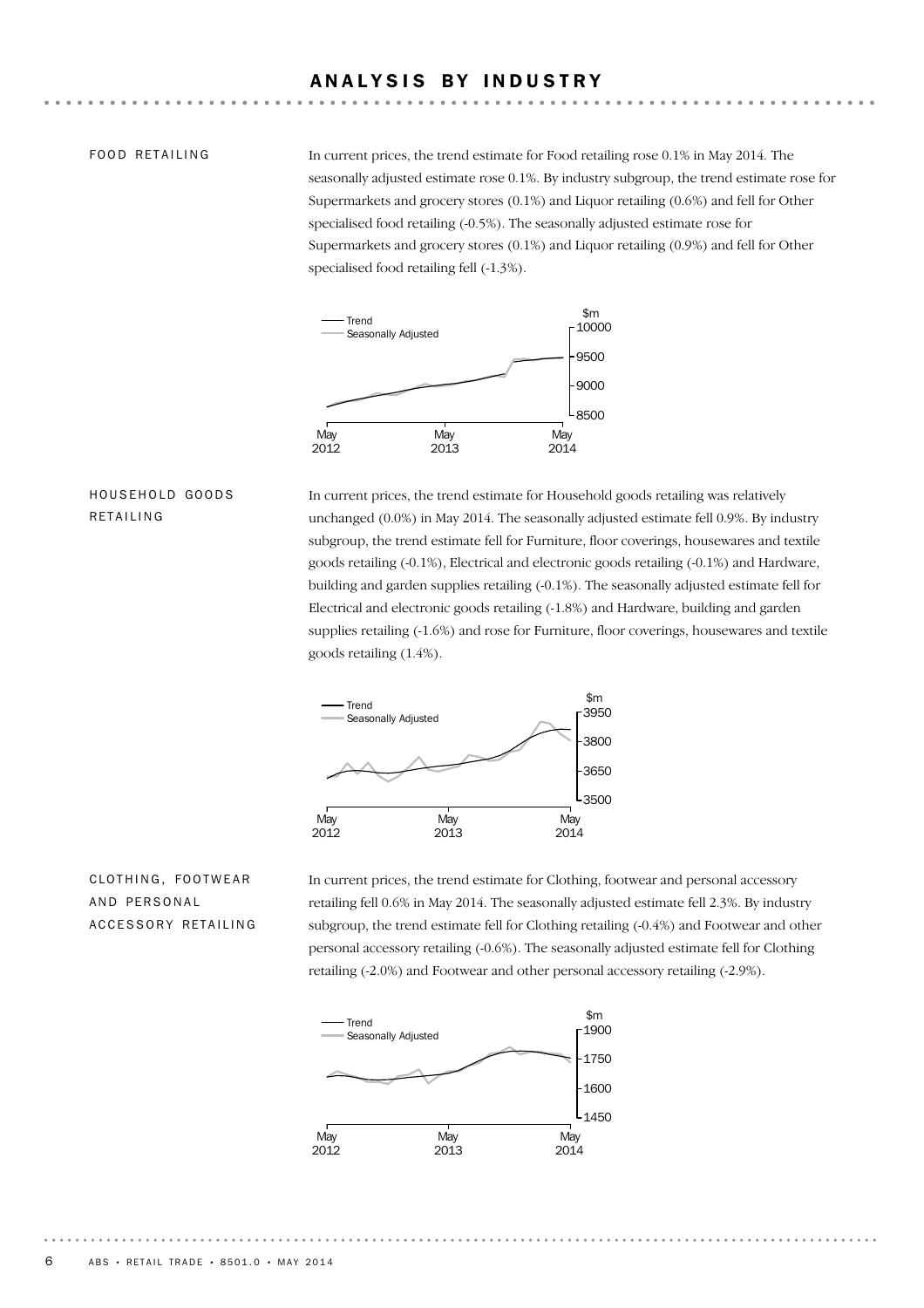#### DEPARTMENT STORES

In current prices, the trend estimate for Department stores fell 0.2% in May 2014. The seasonally adjusted estimate fell 2.6%.



#### OTHER RETAILING

In current prices, the trend estimate for Other retailing fell 0.1% in May 2014. The seasonally adjusted estimate fell 0.4%. By industry subgroup, the trend estimate fell for Pharmaceutical, cosmetic and toiletry goods retailing (-0.3%), Other recreational goods retailing (-0.6%) and Newspaper and book retailing (-0.6%) and rose for Other retailing n.e.c. (0.5%). The seasonally adjusted estimate fell for Other recreational goods retailing (-2.5%), Other retailing n.e.c. (-0.1%) and Pharmaceutical, cosmetic and toiletry goods retailing (-0.1%) and rose for Newspaper and book retailing (0.4%).



## CAFES, RESTAURANTS AND TAKEAWAY FOOD SERVICES

In current prices, the trend estimate for Cafes, restaurants and takeaway food services rose 0.4% in May 2014. The seasonally adjusted estimate rose 0.1%. By industry subgroup, the trend estimate rose for Cafes, restaurants and catering services (0.4%) and was relatively unchanged (0.0%) for Takeaway food services. The seasonally adjusted estimate rose for Takeaway food services (0.2%) and was relatively unchanged (0.0%) for Cafes, restaurants and catering services.

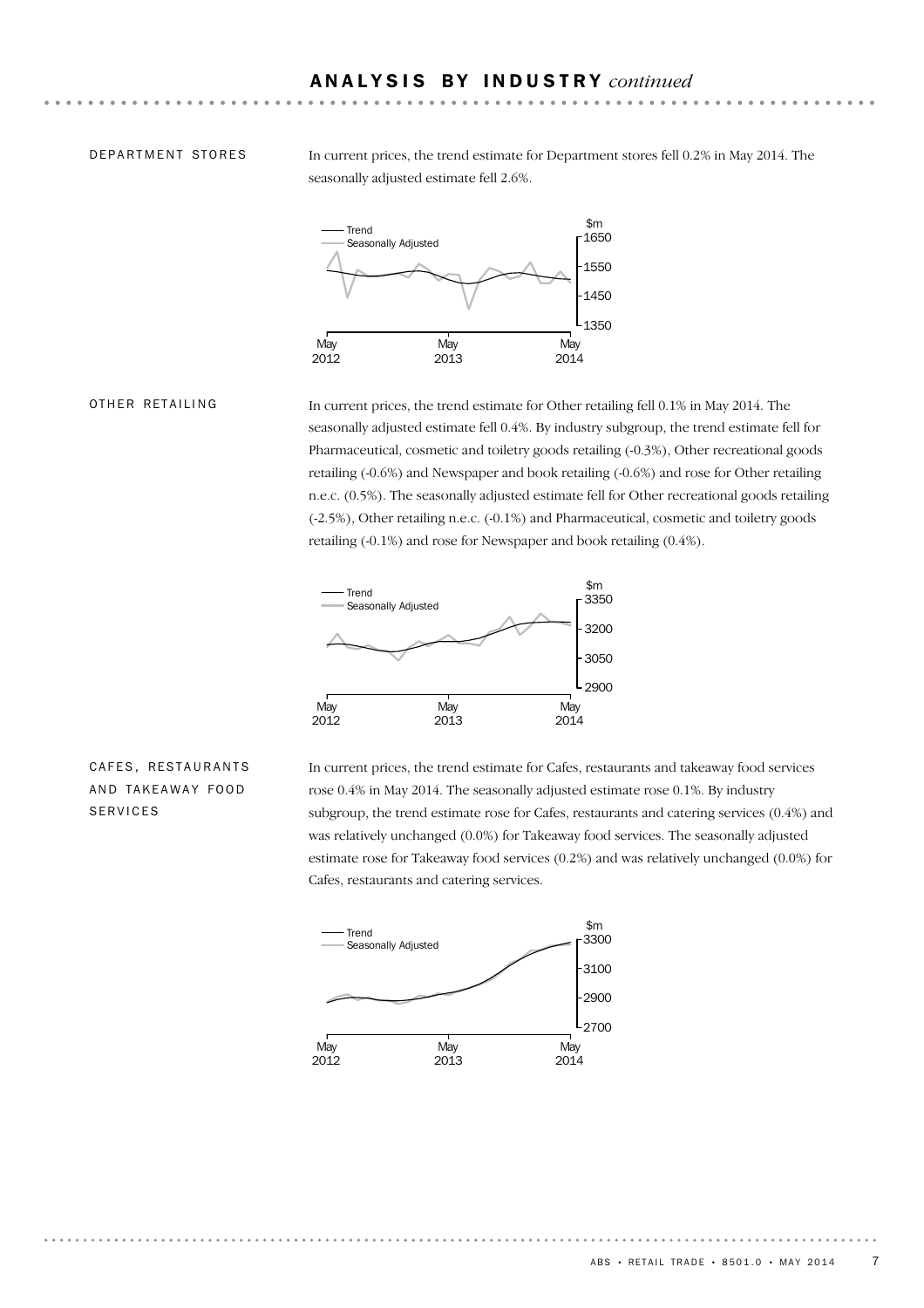

## RETAIL TURNOVER, By Industry Group

|           |            | Household   | Clothing, footwear  |                     |             | Cafes, restaurants |                |
|-----------|------------|-------------|---------------------|---------------------|-------------|--------------------|----------------|
|           | Food       | goods       | & personal          | Department          | Other       | & takeaway         |                |
|           | retailing  | retailing   | accessory retailing | stores              | retailing   | food services      | Total          |
| Month     | \$m\$      | \$m\$       | \$m\$               | \$m\$               | \$m\$       | \$m\$              | \$m\$          |
|           |            |             |                     |                     |             |                    |                |
|           |            |             |                     | ORIGINAL            |             |                    |                |
| 2013      |            |             |                     |                     |             |                    |                |
| March     | 9 2 7 2.0  | 3 3 9 3.1   | 1448.8              | 1 3 9 7 . 3         | 2975.3      | 2924.0             | 21 410.5       |
| April     | 8 6 1 4.9  | 3 3 2 0.2   | 1578.0              | 1 3 3 9 . 1         | 2895.3      | 2853.5             | 20 601.1       |
| May       | 8876.5     | 3 4 5 6.3   | 1718.0              | 1441.9              | 3 0 8 6.8   | 2 901.5            | 21 481.0       |
| June      | 8 5 1 6.9  | 3 602.2     | 1641.1              | 1537.4              | 2873.9      | 2 813.0            | 20 984.5       |
| July      | 8855.8     | 3 642.3     | 1592.9              | 1 3 9 0.6           | 3 0 2 4 . 2 | 2 968.4            | 21 4 7 4.2     |
| August    | 9 1 8 8.1  | 3 7 2 6.1   | 1618.4              | 1 3 3 7 . 2         | 3 0 8 9.2   | 3 065.1            | 22 024.0       |
| September | 8 8 3 9.1  | 3624.9      | 1676.6              | 1 3 5 9.4           | 3 063.1     | 2 988.7            | 21 551.9       |
| October   | 9 3 3 8.4  | 3844.8      | 1 7 9 1.4           | 1 4 6 3.3           | 3 2 3 6.4   | 3 175.4            | 22 849.7       |
| November  | 9 3 4 5.9  | 3 9 9 7.8   | 1879.7              | 1668.9              | 3 660.4     | 3 2 1 0.8          | 23 763.3       |
| December  | 10 856.4   | 4 9 63.8    | 2 761.9             | 2 7 2 5 .5          | 4 2 8 1.4   | 3 536.8            | 29 125.7       |
|           |            |             |                     |                     |             |                    |                |
| 2014      |            |             |                     |                     |             |                    |                |
| January   | 9 701.6    | 3810.6      | 1 7 1 8.2           | 1 4 5 1.0           | 3 0 5 2.7   | 3 209.1            | 22 943.2       |
| February  | 8 6 6 7.9  | 3 3 6 2.4   | 1 4 1 6.4           | 1 0 6 4 .9          | 2881.8      | 2879.9             | 20 273.3       |
| March     | 9524.6     | 3 627.0     | 1 609.5             | 1 2 9 3.2           | 3 0 7 3 . 7 | 3 2 3 2 . 0        | 22 360.1       |
| April     | 9 2 2 3.9  | 3 4 6 0.9   | 1656.5              | 1442.9              | 2979.8      | 3 182.1            | 21 946.0       |
| May       | 9 3 8 6.0  | 3 5 9 1.9   | 1 791.1             | 1 4 1 1.8           | 3 1 2 6.4   | 3 2 2 8 . 3        | 22 535.5       |
|           |            |             |                     |                     |             |                    |                |
|           |            |             |                     | SEASONALLY ADJUSTED |             |                    |                |
|           |            |             |                     |                     |             |                    |                |
| 2013      |            |             |                     |                     |             |                    |                |
| March     | 9 0 4 2.2  | 3 657.6     | 1 625.4             | 1539.9              | 3 1 1 3 . 0 | 2910.4             | 21 888.5       |
| April     | 8 9 9 6.5  | 3 648.2     | 1 663.1             | 1502.9              | 3 139.1     | 2 933.2            | 21 883.0       |
| May       | 9 0 0 9.0  | 3 662.3     | 1687.1              | 1524.9              | 3 168.1     | 2922.8             | 21974.1        |
| June      | 9 0 29.5   | 3 675.9     | 1 687.4             | 1521.8              | 3 1 2 7 .0  | 2 953.6            | 21 995.2       |
| July      | 9 0 8 1.8  | 3 7 3 1.7   | 1 7 1 4 . 2         | 1 4 0 5.6           | 3 1 2 6.6   | 2 967.7            | 22 027.6       |
| August    | 9 0 98.5   | 3 7 2 2.1   | 1728.9              | 1 504.4             | 3 1 1 4 .5  | 2 9 9 3.5          | 22 161.9       |
| September | 9 142.7    | 3 702.2     | 1 7 7 4 . 2         | 1 545.4             | 3 184.0     | 3 0 18.6           | 22 367.1       |
| October   | 9 177.7    | 3 707.3     | 1783.0              | 1 533.2             | 3 199.9     | 3 0 66.7           | 22 467.8       |
| November  | 9 1 5 8.9  | 3 7 4 7 . 3 | 1811.2              | 1 508.3             | 3 2 6 2.9   | 3 1 3 5 . 5        | 22 624.0       |
| December  | 9 4 5 4.3  | 3 7 5 8.4   | 1 7 7 1 . 7         | 1517.5              | 3 169.7     | 3 163.3            | 22 834.9       |
| 2014      |            |             |                     |                     |             |                    |                |
| January   | 9 4 58.7   | 3823.5      | 1785.9              | 1 565.3             | 3 2 1 5 . 6 | 3 2 2 1.0          | 23 070.0       |
| February  | 9 4 3 2.3  | 3899.5      | 1785.8              | 1493.6              | 3 277.6     | 3 2 2 3.6          | 23 112.5       |
| March     | 9 4 7 1.7  | 3890.5      | 1 7 7 7 .0          | 1 4 9 3.4           | 3 2 3 7 . 1 | 3 253.6            | 23 123.3       |
| April     | 9 4 68.7   | 3 8 3 8 . 3 | 1773.7              | 1534.0              | 3 2 3 0.8   | 3 2 6 1.2          | 23 106.5       |
| May       | 9477.9     | 3803.9      | 1732.9              | 1 4 9 4.6           | 3 2 1 7 . 7 | 3 2 6 2.9          | 22 990.0       |
|           |            |             |                     |                     |             |                    |                |
|           |            |             |                     |                     |             |                    |                |
|           |            |             |                     | TREND               |             |                    |                |
| 2013      |            |             |                     |                     |             |                    |                |
| March     | 8988.9     | 3 668.2     | 1 6 6 4.8           | 1 530.0             | 3 1 2 5 . 9 | 2 910.3            | 21 888.0       |
| April     | 9 0 1 0.5  | 3 674.3     | 1 668.7             | 1518.4              | 3 1 3 4 .5  | 2923.0             | 21 929.5       |
| May       | 9 0 3 0.0  | 3 6 7 9.1   | 1677.1              | 1 505.1             | 3 1 3 5 . 7 | 2 9 3 5.1          | 21 962.2       |
| June      | 9 0 48.0   | 3 685.9     | 1693.1              | 1 4 9 5.5           | 3 1 3 6.2   | 2 949.1            | 22 007.2       |
| July      | 9 0 69.5   | 3 695.0     | 1716.0              | 1 4 9 2.0           | 3 141.5     | 2 968.0            | 22 081.0       |
| August    | 9 0 9 9.7  | 3 704.2     | 1 740.8             | 1496.9              | 3 1 5 3 . 3 | 2995.9             | 22 189.5       |
| September | 9 1 3 5 .5 | 3 7 1 3 . 7 | 1 762.7             | 1 508.3             | 3 170.0     | 3 0 3 2.7          | 22 323.5       |
| October   | 9 173.2    | 3 7 28.5    | 1778.5              | 1519.6              | 3 189.6     | 3 0 7 5.8          | 22 468.9       |
| November  | 9 207.4    | 3754.0      | 1788.9              | 1527.1              | 3 209.4     | 3 1 2 1.8          | 22 617.5       |
| December  | (a)9410.2  | 3786.9      | 1 791.4             | 1528.4              | 3 2 2 4 .0  | 3 164.2            | $(a)$ 22 896.5 |
| 2014      |            |             |                     |                     |             |                    |                |
| January   | 9 4 3 4 .0 | 3 8 1 9.4   | 1787.4              | 1523.0              | 3 2 3 1 . 1 | 3 199.1            | 22 990.0       |
| February  | 9 4 5 1.8  | 3843.4      | 1 780.4             | 1517.2              | 3 2 3 3 . 9 | 3 2 2 5.9          | 23 051.8       |
| March     | 9 4 6 5.5  | 3856.6      | 1 7 7 2.6           | 1513.0              | 3 2 3 5.7   | 3 247.2            | 23 091.4       |
| April     | 9476.8     | 3861.8      | 1763.9              | 1 509.2             | 3 2 3 5 . 9 | 3 2 6 5 . 0        | 23 114.3       |
| May       | 9 4 8 6.6  | 3 860.2     | 1753.5              | 1 506.4             | 3 2 3 2 . 9 | 3 277.7            | 23 119.1       |
|           |            |             |                     |                     |             |                    |                |
|           |            |             |                     |                     |             |                    |                |

(a) Possible break in series. See the 'Trend Estimates' section of the Explanatory Notes.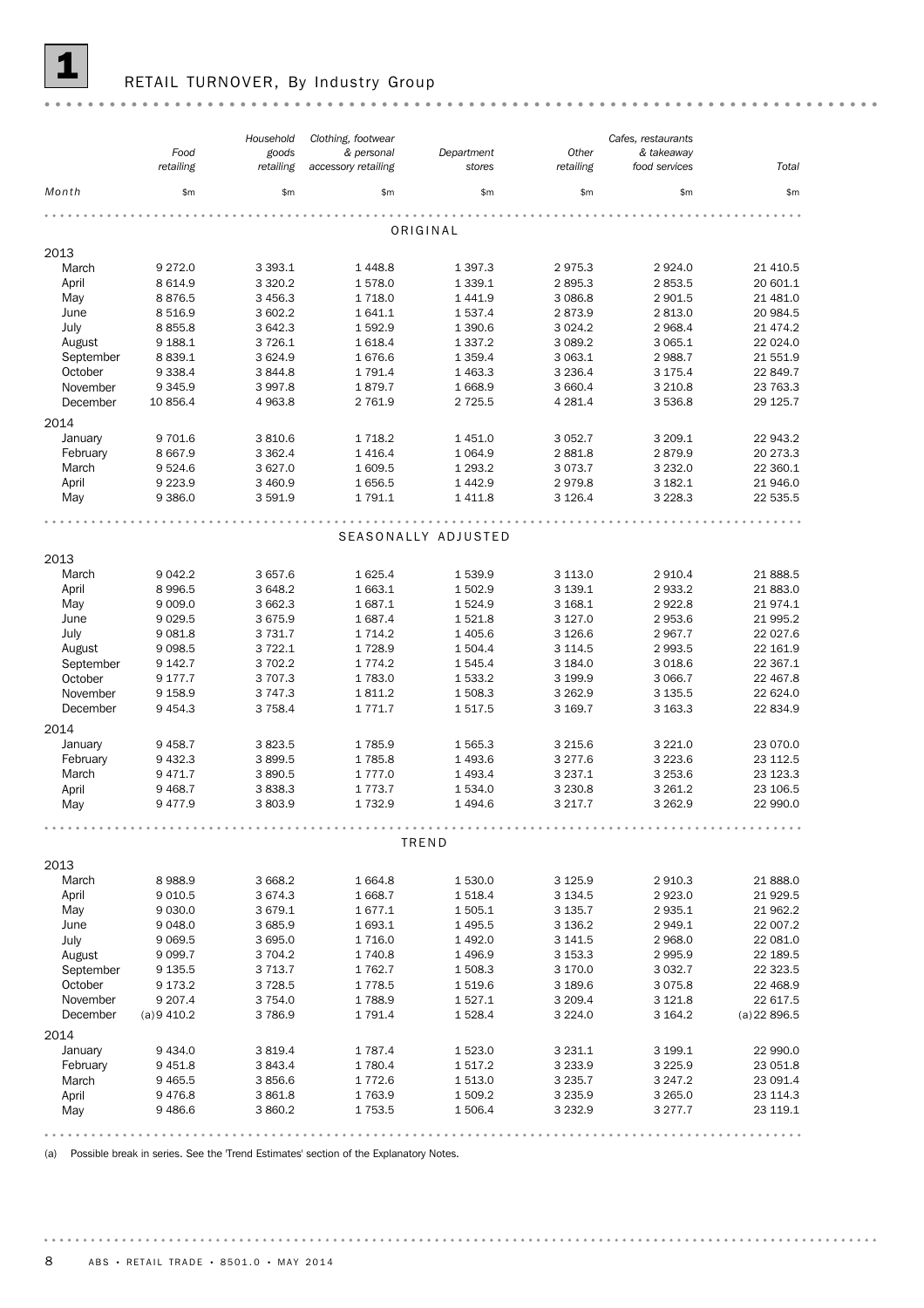

#### RETAIL TURNOVER, By Industry Group-Percentage change from previous month

#### *Cafes, restaurants Clothing, footwear Household Food Department Other & personal goods & takeaway retailing retailing stores Total accessory retailing retailing food services Month* %  $\hspace{0.4cm}$  %  $\hspace{0.4cm}$  %  $\hspace{0.4cm}$  %  $\hspace{0.4cm}$  %  $\hspace{0.4cm}$  %  $\hspace{0.4cm}$  %  $\hspace{0.4cm}$  % ORIGINAL 2013 March 12.2 6.0 7.5 25.5 7.6 12.1 10.9 April –7.1 –2.1 8.9 –4.2 –2.7 –2.4 –3.8 May 3.0 4.1 8.9 7.7 6.6 1.7 4.3 June –4.1 4.2 –4.5 6.6 –6.9 –3.1 –2.3 July 4.0 1.1 –2.9 –9.5 5.2 5.5 2.3 August 3.8 2.3 1.6 -3.8 2.1 3.3 2.6<br>
September -3.8 -2.7 3.6 1.7 -0.8 -2.5 -2.1<br>
October 5.6 6.1 6.8 7.6 5.7 6.2 6.0 August 3.8 2.3 1.6 –3.8 2.1 3.3 2.6 October 5.6 6.1 6.8 7.6 5.7 6.2 6.0 November 0.1 4.0 4.9 14.0 13.1 1.1 4.0 December 16.2 24.2 46.9 63.3 17.0 10.2 22.6 2014 January –10.6 –23.2 –37.8 –46.8 –28.7 –9.3 –21.2 February –10.7 –11.8 –17.6 –26.6 –5.6 –10.3 –11.6 March 9.9 7.9 13.6 21.4 6.7 12.2 10.3 April –3.2 –4.6 2.9 11.6 –3.1 –1.5 –1.9 May 1.8 3.8 8.1 –2.2 4.9 1.5 2.7 SEASONALLY ADJUSTED 2013 March 0.7 –1.8 –4.2 –1.3 –0.8 –0.3 –0.6 April –0.5 –0.3 2.3 –2.4 0.8 0.8 0.0 May 0.1 0.4 1.4 1.5 0.9 –0.4 0.4 June 0.2 0.4 0.0 –0.2 –1.3 1.1 0.1 July 0.6 1.5 1.6 –7.6 0.0 0.5 0.1 August 0.2 –0.3 0.9 7.0 –0.4 0.9 0.6 September 0.5 –0.5 2.6 2.7 2.2 0.8 0.9 October 0.4 0.1 0.5 –0.8 0.5 1.6 0.5 November –0.2 1.1 1.6 –1.6 2.0 2.2 0.7 December 3.2 0.3 –2.2 0.6 –2.9 0.9 0.9 2014 January 0.0 1.7 0.8 3.1 1.4 1.8 1.0 February –0.3 2.0 0.0 –4.6 1.9 0.1 0.2 March 0.4 –0.2 –0.5 0.0 –1.2 0.9 0.0 April 0.0 –1.3 –0.2 2.7 –0.2 0.2 –0.1 May 0.1 –0.9 –2.3 –2.6 –0.4 0.1 –0.5 TREND 2013 March 0.3 0.2 0.2 –0.3 0.5 0.4 0.3 April 0.2 0.2 0.2 –0.8 0.3 0.4 0.2 May 0.2 0.1 0.5 –0.9 0.0 0.4 0.1 June 0.2 0.2 1.0 –0.6 0.0 0.5 0.2 July 0.2 0.2 1.4 –0.2 0.2 0.6 0.3 August 0.3 0.2 1.4 0.3 0.4 0.9 0.5 September 0.4 0.3 1.3 0.8 0.5 1.2 0.6 October 0.4 0.4 0.9 0.7 0.6 1.4 0.7 November 0.4 0.7 0.6 0.5 0.6 1.5 0.7 December 2.2 0.9 0.1 0.1 0.5 1.4 1.2 2014 January 0.3 0.9 –0.2 –0.3 0.2 1.1 0.4 February 0.2 0.6 –0.4 –0.4 0.1 0.8 0.3 March 0.1 0.3 –0.4 –0.3 0.1 0.7 0.2 April 0.1 0.1 –0.5 –0.3 0.0 0.5 0.1 May 0.1 0.0 –0.6 –0.2 –0.1 0.4 0.0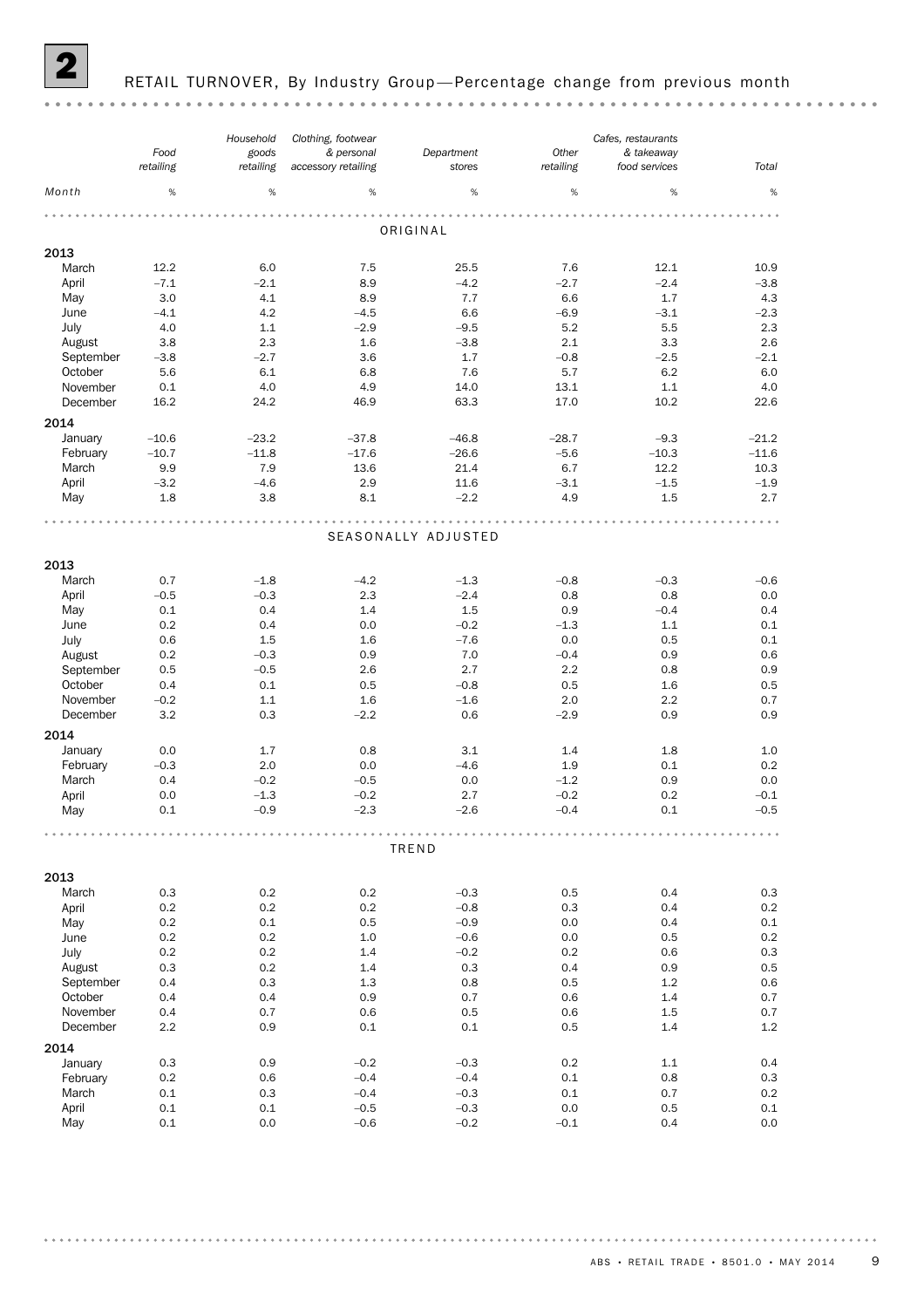

 $\overline{\mathbf{3}}$  RETAIL TURNOVER, By State

|           | New        |             |               |                     |             |          |           | Australian |                |  |  |  |
|-----------|------------|-------------|---------------|---------------------|-------------|----------|-----------|------------|----------------|--|--|--|
|           | South      |             |               | South               | Western     |          | Northern  | Capital    |                |  |  |  |
|           | Wales      | Victoria    | Queensland    | Australia           | Australia   | Tasmania | Territory | Territory  | Australia      |  |  |  |
| Month     | \$m        | \$m         | \$m\$         | \$m                 | \$m         | \$m      | \$m\$     | \$m        | \$m            |  |  |  |
|           | ORIGINAL   |             |               |                     |             |          |           |            |                |  |  |  |
| 2013      |            |             |               |                     |             |          |           |            |                |  |  |  |
|           |            |             |               |                     |             |          |           |            |                |  |  |  |
| March     | 6531.4     | 5 2 8 3.1   | 4 4 3 9.8     | 1 4 3 4.8           | 2 650.5     | 427.1    | 230.0     | 413.9      | 21 410.5       |  |  |  |
| April     | 6 3 4 0.0  | 5 106.1     | 4 292.0       | 1 3 5 9.1           | 2 490.2     | 395.8    | 223.2     | 394.6      | 20 601.1       |  |  |  |
| May       | 6542.1     | 5 280.5     | 4512.4        | 1 4 1 9.7           | 2 674.5     | 410.6    | 240.7     | 400.5      | 21 481.0       |  |  |  |
| June      | 6413.3     | 5 1 5 4 . 2 | 4 4 4 5.1     | 1 376.1             | 2 559.3     | 389.8    | 245.2     | 401.5      | 20 984.5       |  |  |  |
| July      | 6 480.5    | 5 2 2 1.0   | 4 649.2       | 1 4 4 8.0           | 2 590.2     | 417.8    | 273.7     | 393.8      | 21 474.2       |  |  |  |
| August    | 6675.2     | 5 3 8 7 .6  | 4 741.6       | 1 453.0             | 2 664.4     | 424.0    | 277.7     | 400.5      | 22 024.0       |  |  |  |
| September | 6 604.1    | 5 2 6 2.9   | 4 632.1       | 1 4 2 3.8           | 2 563.7     | 409.0    | 258.4     | 397.9      | 21 551.9       |  |  |  |
| October   | 7 0 26.9   | 5 617.5     | 4818.6        | 1 505.3             | 2 7 5 8.4   | 443.1    | 257.6     | 422.2      | 22 849.7       |  |  |  |
| November  | 7 391.1    | 5878.8      | 4912.6        | 1 566.1             | 2 859.7     | 467.6    | 251.5     | 435.9      | 23 763.3       |  |  |  |
| December  | 9 185.3    | 7 3 5 3.1   | 5 907.4       | 1878.4              | 3 4 1 6.1   | 585.0    | 270.3     | 530.1      | 29 125.7       |  |  |  |
| 2014      |            |             |               |                     |             |          |           |            |                |  |  |  |
| January   | 7 232.0    | 5 649.2     | 4 784.2       | 1 4 9 6.2           | 2 680.0     | 467.7    | 233.7     | 400.2      | 22 943.2       |  |  |  |
| February  | 6 3 4 8.3  | 5 0 26.8    | 4 169.5       | 1 311.6             | 2 413.0     | 419.5    | 215.9     | 368.6      | 20 273.3       |  |  |  |
| March     | 7 037.1    | 5 5 5 2.8   | 4 591.3       | 1 451.9             | 2 621.9     | 453.9    | 243.7     | 407.5      | 22 360.1       |  |  |  |
| April     | 6905.5     | 5 4 8 3.4   | 4 506.8       | 1424.6              | 2 556.3     | 441.6    | 238.9     | 388.9      | 21 946.0       |  |  |  |
| May       | 7 0 5 3.1  | 5577.1      | 4677.1        | 1 4 5 8.5           | 2 665.0     | 445.6    | 259.6     | 399.5      | 22 535.5       |  |  |  |
|           |            |             |               |                     |             |          |           |            |                |  |  |  |
|           |            |             |               | SEASONALLY ADJUSTED |             |          |           |            |                |  |  |  |
|           |            |             |               |                     |             |          |           |            |                |  |  |  |
| 2013      |            |             |               |                     |             |          |           |            |                |  |  |  |
| March     | 6 7 1 6.2  | 5 3 8 1.0   | 4 593.9       | 1 439.6             | 2 681.3     | 423.4    | 242.7     | 410.4      | 21 888.5       |  |  |  |
| April     | 6 741.4    | 5 3 69.7    | 4 611.5       | 1 4 3 5 . 3         | 2 654.4     | 418.0    | 239.4     | 413.2      | 21 883.0       |  |  |  |
| May       | 6 740.7    | 5 3 8 9.4   | 4628.9        | 1 4 4 7 . 4         | 2 697.8     | 422.0    | 240.6     | 407.3      | 21974.1        |  |  |  |
| June      | 6738.9     | 5 402.3     | 4 642.3       | 1 456.2             | 2 679.5     | 423.9    | 241.5     | 410.6      | 21 995.2       |  |  |  |
| July      | 6748.8     | 5 4 1 6.1   | 4 632.8       | 1 4 7 6.7           | 2 663.9     | 430.0    | 246.7     | 412.6      | 22 027.6       |  |  |  |
| August    | 6799.3     | 5 4 5 8.8   | 4 655.3       | 1 475.0             | 2 681.7     | 432.8    | 250.7     | 408.3      | 22 161.9       |  |  |  |
| September | 6877.5     | 5 5 3 0.1   | 4 695.5       | 1 485.1             | 2677.0      | 436.3    | 252.1     | 413.5      | 22 367.1       |  |  |  |
| October   | 6931.9     | 5 546.1     | 4712.9        | 1476.9              | 2 689.1     | 442.2    | 249.5     | 419.2      | 22 467.8       |  |  |  |
| November  | 6969.0     | 5 590.6     | 4 734.1       | 1 490.9             | 2 7 2 2.9   | 446.7    | 252.8     | 417.0      | 22 624.0       |  |  |  |
| December  | 7075.8     | 5 652.3     | 4 7 6 2.4     | 1 489.0             | 2 7 28.3    | 455.0    | 250.5     | 421.6      | 22 834.9       |  |  |  |
| 2014      |            |             |               |                     |             |          |           |            |                |  |  |  |
| January   | 7 197.5    | 5 708.5     | 4 8 1 0.1     | 1 499.5             | 2 7 2 1.7   | 463.0    | 257.2     | 412.6      | 23 070.0       |  |  |  |
| February  | 7 2 3 0.5  | 5 7 3 3.2   | 4813.0        | 1 4 9 5.3           | 2 7 1 7 . 7 | 455.5    | 255.9     | 411.5      | 23 112.5       |  |  |  |
| March     | 7 288.6    | 5716.6      | 4817.4        | 1 483.8             | 2 693.8     | 459.1    | 255.9     | 408.1      | 23 123.3       |  |  |  |
| April     | 7 2 7 3.4  | 5 747.6     | 4 793.9       | 1 481.8             | 2 687.7     | 460.0    | 257.5     | 404.7      | 23 106.5       |  |  |  |
| May       | 7 235.3    | 5 682.7     | 4 787.1       | 1 484.7             | 2 678.8     | 459.1    | 258.6     | 403.7      | 22 990.0       |  |  |  |
|           |            |             |               |                     |             |          |           |            |                |  |  |  |
|           |            |             |               | TREND               |             |          |           |            |                |  |  |  |
| 2013      |            |             |               |                     |             |          |           |            |                |  |  |  |
| March     | 6 7 1 2.0  | 5 3 8 2.5   | 4 611.2       | 1 437.6             | 2 671.3     | 422.8    | 241.3     | 409.2      | 21 888.0       |  |  |  |
|           |            |             |               |                     |             |          |           |            |                |  |  |  |
| April     | 6729.6     | 5 386.0     | 4 6 2 1.5     | 1 4 4 2.7           | 2 675.3     | 422.6    | 241.2     | 410.6      | 21 929.5       |  |  |  |
| May       | 6740.5     | 5 391.6     | 4 6 27.8      | 1 4 4 9.8           | 2 676.6     | 423.0    | 242.0     | 410.9      | 21 962.2       |  |  |  |
| June      | 6752.9     | 5 4 0 5.9   | 4 6 3 5.2     | 1 4 5 8.4           | 2 675.7     | 424.7    | 243.7     | 410.7      | 22 007.2       |  |  |  |
| July      | 6774.2     | 5 4 3 1.4   | 4 647.3       | 1 467.5             | 2 675.9     | 427.9    | 245.9     | 411.0      | 22 081.0       |  |  |  |
| August    | 6810.2     | 5466.6      | 4 6 6 5.0     | 1 475.3             | 2679.7      | 432.3    | 248.2     | 412.5      | 22 189.5       |  |  |  |
| September | 6858.8     | 5 507.2     | 4 686.1       | 1 481.2             | 2 688.0     | 437.6    | 250.1     | 414.6      | 22 323.5       |  |  |  |
| October   | 6916.5     | 5 5 4 8.1   | 4 708.2       | 1 485.2             | 2 699.2     | 443.2    | 251.5     | 416.4      | 22 468.9       |  |  |  |
| November  | 6981.3     | 5 5 8 7 . 7 | 4 730.9       | 1 487.5             | 2 7 1 0.4   | 448.6    | 252.5     | 417.3      | 22 617.5       |  |  |  |
| December  | (a)7 112.7 | (a) 5670.0  | $(a)$ 4 781.7 | 1488.6              | 2 7 1 7 . 3 | 453.1    | 253.4     | 416.7      | $(a)$ 22 896.5 |  |  |  |
| 2014      |            |             |               |                     |             |          |           |            |                |  |  |  |
| January   | 7 167.6    | 5 694.0     | 4 794.3       | 1 488.8             | 2 7 1 6.8   | 456.3    | 254.4     | 414.6      | 22 990.0       |  |  |  |
| February  | 7 212.7    | 5 7 1 0.4   | 4 801.4       | 1 488.2             | 2 7 1 0.9   | 458.3    | 255.6     | 411.7      | 23 051.8       |  |  |  |
| March     | 7 248.8    | 5 7 2 1.3   | 4 805.2       | 1 487.0             | 2 702.4     | 459.6    | 256.7     | 408.7      | 23 091.4       |  |  |  |
| April     | 7 276.7    | 5 7 2 7 . 7 | 4 806.3       | 1 485.8             | 2 693.0     | 460.4    | 257.7     | 405.9      | 23 114.3       |  |  |  |
| May       | 7 297.8    | 5728.8      | 4 804.8       | 1 483.6             | 2 681.7     | 460.8    | 258.5     | 403.2      | 23 119.1       |  |  |  |
|           |            |             |               |                     |             |          |           |            |                |  |  |  |
|           |            |             |               |                     |             |          |           |            |                |  |  |  |

(a) Possible break in series. See the 'Trend Estimates' section of the Explanatory Notes.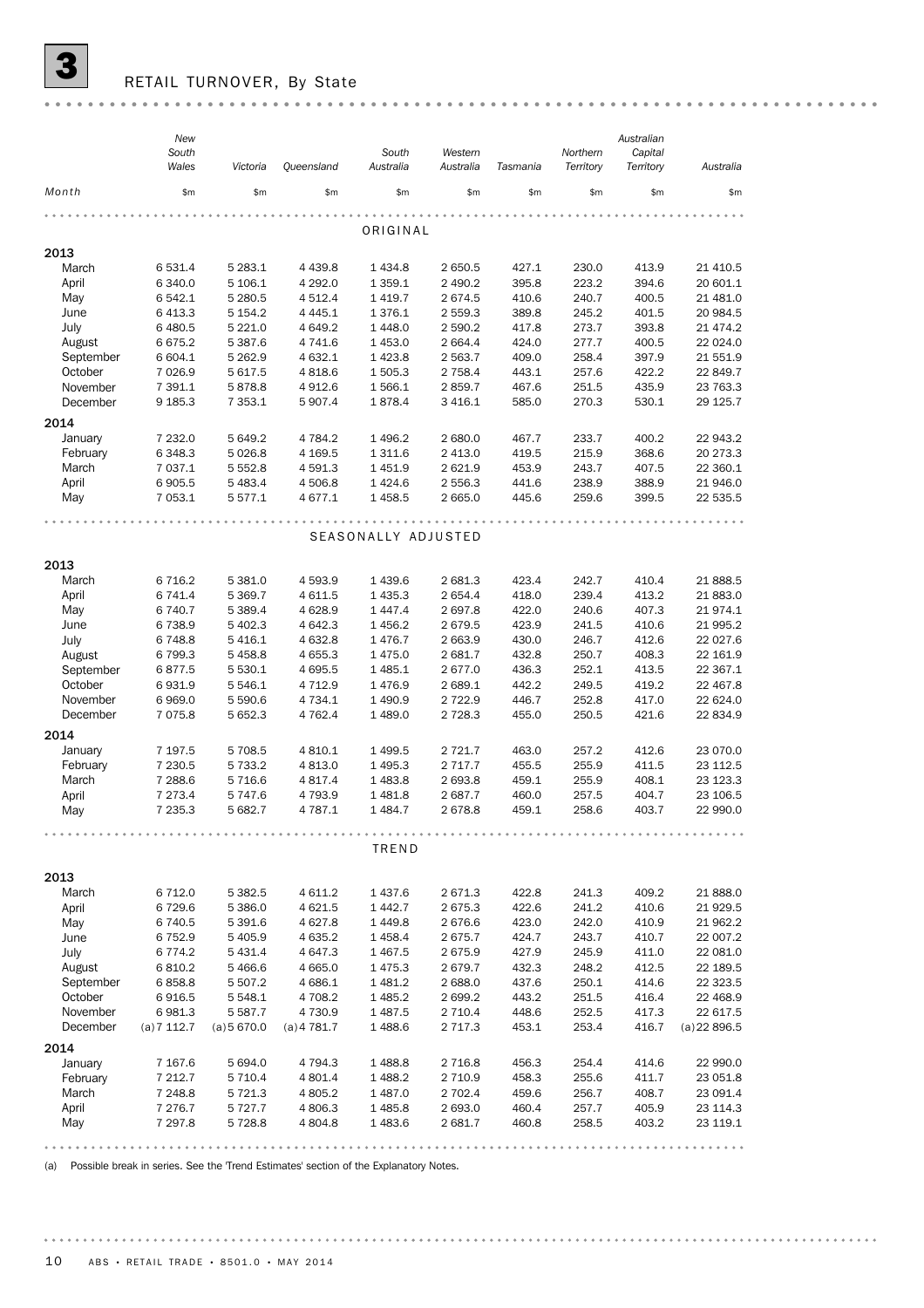

## RETAIL TURNOVER, By State-Percentage change from previous month

|           | New<br>South<br>Wales | Victoria | Queensland | South<br>Australia  | Western<br>Australia | Tasmania | Northern<br>Territory | Australian<br>Capital<br>Territory | Australia |
|-----------|-----------------------|----------|------------|---------------------|----------------------|----------|-----------------------|------------------------------------|-----------|
| Month     | %                     | %        | $\%$       | %                   | %                    | %        | %                     | %                                  | %         |
|           |                       |          |            | ORIGINAL            |                      |          |                       |                                    |           |
| 2013      |                       |          |            |                     |                      |          |                       |                                    |           |
| March     | 10.2                  | 11.3     | 10.2       | 14.0                | 11.6                 | 8.9      | 12.9                  | 12.4                               | 10.9      |
|           |                       |          |            |                     |                      |          |                       |                                    |           |
| April     | $-2.9$                | $-3.3$   | $-3.3$     | $-5.3$              | $-6.0$               | $-7.3$   | $-3.0$                | $-4.7$                             | $-3.8$    |
| May       | 3.2                   | 3.4      | 5.1        | 4.5                 | 7.4                  | 3.7      | 7.8                   | $1.5\,$                            | 4.3       |
| June      | $-2.0$                | $-2.4$   | $-1.5$     | $-3.1$              | $-4.3$               | $-5.1$   | 1.9                   | 0.2                                | $-2.3$    |
| July      | 1.0                   | 1.3      | 4.6        | 5.2                 | 1.2                  | 7.2      | 11.6                  | $-1.9$                             | 2.3       |
| August    | 3.0                   | 3.2      | 2.0        | 0.3                 | 2.9                  | 1.5      | 1.5                   | 1.7                                | 2.6       |
| September | $-1.1$                | $-2.3$   | $-2.3$     | $-2.0$              | $-3.8$               | $-3.5$   | $-7.0$                | $-0.6$                             | $-2.1$    |
| October   | 6.4                   | 6.7      | 4.0        | 5.7                 | 7.6                  | 8.3      | $-0.3$                | 6.1                                | 6.0       |
| November  | 5.2                   | 4.7      | 2.0        | 4.0                 | 3.7                  | 5.5      | $-2.4$                | 3.2                                | 4.0       |
| December  | 24.3                  | 25.1     | 20.2       | 19.9                | 19.5                 | 25.1     | 7.5                   | 21.6                               | 22.6      |
| 2014      |                       |          |            |                     |                      |          |                       |                                    |           |
| January   | $-21.3$               | $-23.2$  | $-19.0$    | $-20.3$             | $-21.5$              | $-20.0$  | $-13.5$               | $-24.5$                            | $-21.2$   |
| February  | $-12.2$               | $-11.0$  | $-12.8$    | $-12.3$             | $-10.0$              | $-10.3$  | $-7.6$                | $-7.9$                             | $-11.6$   |
| March     | 10.9                  | 10.5     | 10.1       | 10.7                | 8.7                  | 8.2      | 12.8                  | 10.6                               | 10.3      |
| April     | $-1.9$                | $-1.2$   | $-1.8$     | $-1.9$              | $-2.5$               | $-2.7$   | $-2.0$                | $-4.6$                             | $-1.9$    |
| May       | 2.1                   | 1.7      | 3.8        | 2.4                 | 4.3                  | 0.9      | 8.7                   | 2.7                                | 2.7       |
|           |                       |          |            |                     |                      |          |                       |                                    |           |
|           |                       |          |            | SEASONALLY ADJUSTED |                      |          |                       |                                    |           |
|           |                       |          |            |                     |                      |          |                       |                                    |           |
| 2013      |                       |          |            |                     |                      |          |                       |                                    |           |
| March     | $-0.6$                | $-0.7$   | $-1.3$     | 0.4                 | 0.2                  | $-0.6$   | 0.6                   | $-0.2$                             | $-0.6$    |
| April     | 0.4                   | $-0.2$   | 0.4        | $-0.3$              | $-1.0$               | $-1.3$   | $-1.4$                | 0.7                                | 0.0       |
| May       | 0.0                   | 0.4      | 0.4        | 0.8                 | 1.6                  | 1.0      | 0.5                   | $-1.5$                             | 0.4       |
| June      | 0.0                   | 0.2      | 0.3        | 0.6                 | $-0.7$               | 0.4      | 0.4                   | 0.8                                | 0.1       |
| July      | 0.1                   | 0.3      | $-0.2$     | 1.4                 | $-0.6$               | 1.5      | 2.2                   | 0.5                                | 0.1       |
| August    | 0.7                   | 0.8      | 0.5        | $-0.1$              | 0.7                  | 0.6      | 1.6                   | $-1.0$                             | 0.6       |
| September | 1.2                   | 1.3      | 0.9        | 0.7                 | $-0.2$               | 0.8      | 0.6                   | 1.3                                | 0.9       |
| October   | 0.8                   | 0.3      | 0.4        | $-0.6$              | 0.5                  | 1.4      | $-1.0$                | 1.4                                | 0.5       |
| November  | 0.5                   | 0.8      | 0.5        | 0.9                 | 1.3                  | 1.0      | 1.3                   | $-0.5$                             | 0.7       |
| December  | 1.5                   | 1.1      | 0.6        | $-0.1$              | 0.2                  | 1.9      | $-0.9$                | 1.1                                | 0.9       |
| 2014      |                       |          |            |                     |                      |          |                       |                                    |           |
| January   | 1.7                   | 1.0      | 1.0        | 0.7                 | $-0.2$               | 1.7      | 2.7                   | $-2.1$                             | 1.0       |
| February  | 0.5                   | 0.4      | 0.1        | $-0.3$              | $-0.1$               | $-1.6$   | $-0.5$                | $-0.3$                             | 0.2       |
| March     | 0.8                   | $-0.3$   | 0.1        | $-0.8$              | $-0.9$               | 0.8      | 0.0                   | $-0.8$                             | 0.0       |
| April     | $-0.2$                | 0.5      | $-0.5$     | $-0.1$              | $-0.2$               | 0.2      | 0.6                   | $-0.8$                             | $-0.1$    |
| May       | $-0.5$                | $-1.1$   | $-0.1$     | 0.2                 | $-0.3$               | $-0.2$   | 0.4                   | $-0.3$                             | $-0.5$    |
|           |                       |          |            |                     |                      |          |                       |                                    |           |
|           |                       |          |            | TREND               |                      |          |                       |                                    |           |
|           |                       |          |            |                     |                      |          |                       |                                    |           |
| 2013      | 0.4                   | 0.1      | 0.4        |                     | 0.1                  |          | $-0.2$                | 0.7                                | 0.3       |
| March     |                       |          |            | 0.2                 |                      | 0.0      |                       |                                    |           |
| April     | 0.3                   | 0.1      | 0.2        | 0.4                 | 0.1                  | 0.0      | 0.0                   | 0.4                                | 0.2       |
| May       | 0.2                   | 0.1      | 0.1        | 0.5                 | 0.1                  | 0.1      | 0.3                   | 0.1                                | 0.1       |
| June      | 0.2                   | 0.3      | 0.2        | 0.6                 | 0.0                  | 0.4      | 0.7                   | 0.0                                | 0.2       |
| July      | 0.3                   | 0.5      | 0.3        | 0.6                 | 0.0                  | 0.7      | 0.9                   | 0.1                                | 0.3       |
| August    | 0.5                   | 0.6      | 0.4        | 0.5                 | 0.1                  | 1.0      | 0.9                   | 0.4                                | 0.5       |
| September | 0.7                   | 0.7      | 0.5        | 0.4                 | 0.3                  | 1.2      | 0.8                   | 0.5                                | 0.6       |
| October   | 0.8                   | 0.7      | 0.5        | 0.3                 | 0.4                  | 1.3      | 0.6                   | 0.5                                | 0.7       |
| November  | 0.9                   | 0.7      | 0.5        | 0.2                 | 0.4                  | 1.2      | 0.4                   | 0.2                                | 0.7       |
| December  | 1.9                   | 1.5      | 1.1        | 0.1                 | 0.3                  | 1.0      | 0.3                   | $-0.2$                             | 1.2       |
| 2014      |                       |          |            |                     |                      |          |                       |                                    |           |
| January   | 0.8                   | 0.4      | 0.3        | 0.0                 | 0.0                  | 0.7      | 0.4                   | $-0.5$                             | 0.4       |
| February  | 0.6                   | 0.3      | 0.1        | 0.0                 | $-0.2$               | 0.4      | 0.5                   | $-0.7$                             | 0.3       |
| March     | 0.5                   | 0.2      | 0.1        | $-0.1$              | $-0.3$               | 0.3      | 0.4                   | $-0.7$                             | 0.2       |
| April     | 0.4                   | 0.1      | 0.0        | $-0.1$              | $-0.3$               | 0.2      | 0.4                   | $-0.7$                             | 0.1       |
| May       | 0.3                   | 0.0      | 0.0        | $-0.1$              | $-0.4$               | 0.1      | 0.3                   | $-0.6$                             | 0.0       |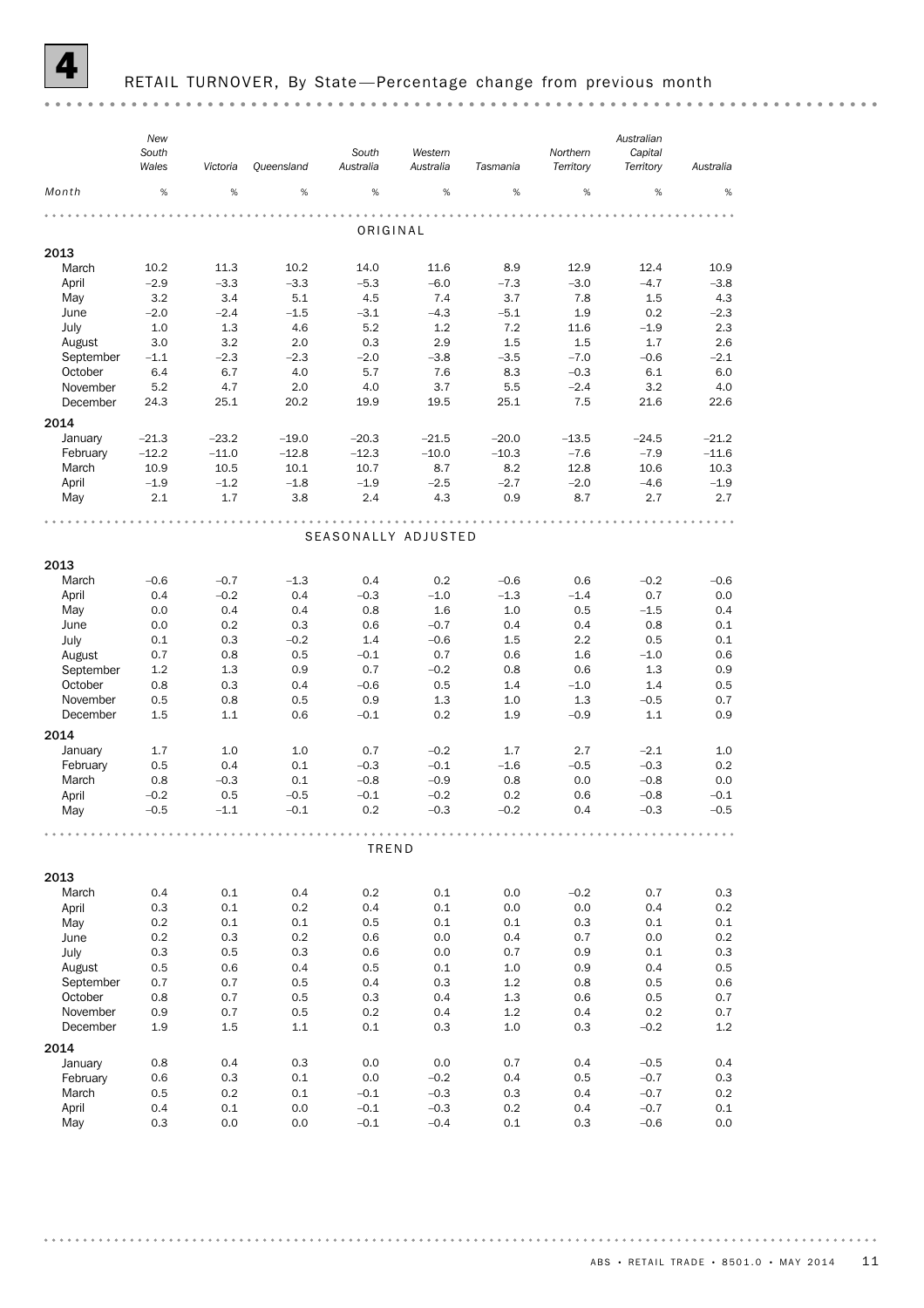## EXPLANATORY NOTES

| <b>INTRODUCTION</b>    | This publication presents estimates of the value of turnover of "retail trade" for<br>1<br>Australian businesses classified by industry, and by state and territory. For the purposes<br>of this publication "retail trade" includes those industries as defined in paragraphs 5 and<br>6.                                                                                                                                                                                                                                                                                                                                                                                                                                                                                                                                                                                                                                                                                                                                                                                                                        |
|------------------------|-------------------------------------------------------------------------------------------------------------------------------------------------------------------------------------------------------------------------------------------------------------------------------------------------------------------------------------------------------------------------------------------------------------------------------------------------------------------------------------------------------------------------------------------------------------------------------------------------------------------------------------------------------------------------------------------------------------------------------------------------------------------------------------------------------------------------------------------------------------------------------------------------------------------------------------------------------------------------------------------------------------------------------------------------------------------------------------------------------------------|
|                        | 2<br>The estimates of turnover are compiled from the monthly Retail Business Survey.<br>About 500 'large' businesses are included in the survey every month, while a sample of<br>about 2,700 'smaller' businesses is selected. The 'large' business' contribution of<br>approximately 64% of the total estimate ensures a highly reliable Australian total turnover<br>estimate.                                                                                                                                                                                                                                                                                                                                                                                                                                                                                                                                                                                                                                                                                                                                 |
|                        | Monthly estimates are presented in current price terms. Quarterly chain volume<br>3<br>measures at the state and industry levels are updated with the March, June, September<br>and December issues of this publication.                                                                                                                                                                                                                                                                                                                                                                                                                                                                                                                                                                                                                                                                                                                                                                                                                                                                                          |
| DEFINITION OF TURNOVER | Turnover includes:<br>4<br>retail sales;<br>wholesale sales;<br>• takings from repairs, meals and hiring of goods (except for rent, leasing and hiring<br>of land and buildings);<br>commissions from agency activity (e.g. commissions received from collecting dry<br>cleaning, selling lottery tickets, etc.); and<br>from July 2000, the goods and services tax.                                                                                                                                                                                                                                                                                                                                                                                                                                                                                                                                                                                                                                                                                                                                              |
| DEFINING RETAIL TRADE  | The industries included in the survey are as defined in the Australian and New<br>5<br>Zealand Standard Industrial Classification (ANZSIC) 2006 (cat. no. 1292.0). Industry<br>statistics in this publication are presented at two levels of detail:<br>Industry group - the broadest industry level comprising 6 industry groups. This level<br>is used to present monthly current price and quarterly chain volume measure<br>estimates in this publication.<br>Industry subgroup - the most detailed industry level comprising 15 industry<br>subgroups. This level is used to present monthly current price estimates in time<br>series spreadsheets.                                                                                                                                                                                                                                                                                                                                                                                                                                                         |
|                        | The following shows the level at which retail trade statistics are released and defines<br>6<br>each industry group and subgroup in terms of ANZSIC 2006 classes:<br>$\blacksquare$ Food retailing<br>• Supermarket and grocery stores and non-petrol sales (convenience stores) of<br>selected fuel retailing<br>• Supermarket and grocery stores (4110)<br>• non-petrol sales (convenience stores) of selected Fuel retailing (4000)<br>Liquor retailing<br>• Liquor retailing $(4123)$<br>• Other specialised food retailing<br>• Fresh meat, fish and poultry retailing (4121)<br>• Fruit & vegetable retailing $(4122)$<br>• Other specialised food retailing (4129)<br>Household goods retailing<br>Furniture, floor coverings, houseware and textile goods retailing<br>• Furniture retailing $(4211)$<br>• Floor coverings retailing $(4212)$<br>• Houseware retailing (4213)<br>• Manchester and other textile goods retailing (4214)<br>Electrical and electronic goods retailing<br>• Electrical, electronic and gas appliance retailing (4221)<br>• Computer and computer peripheral retailing (4222) |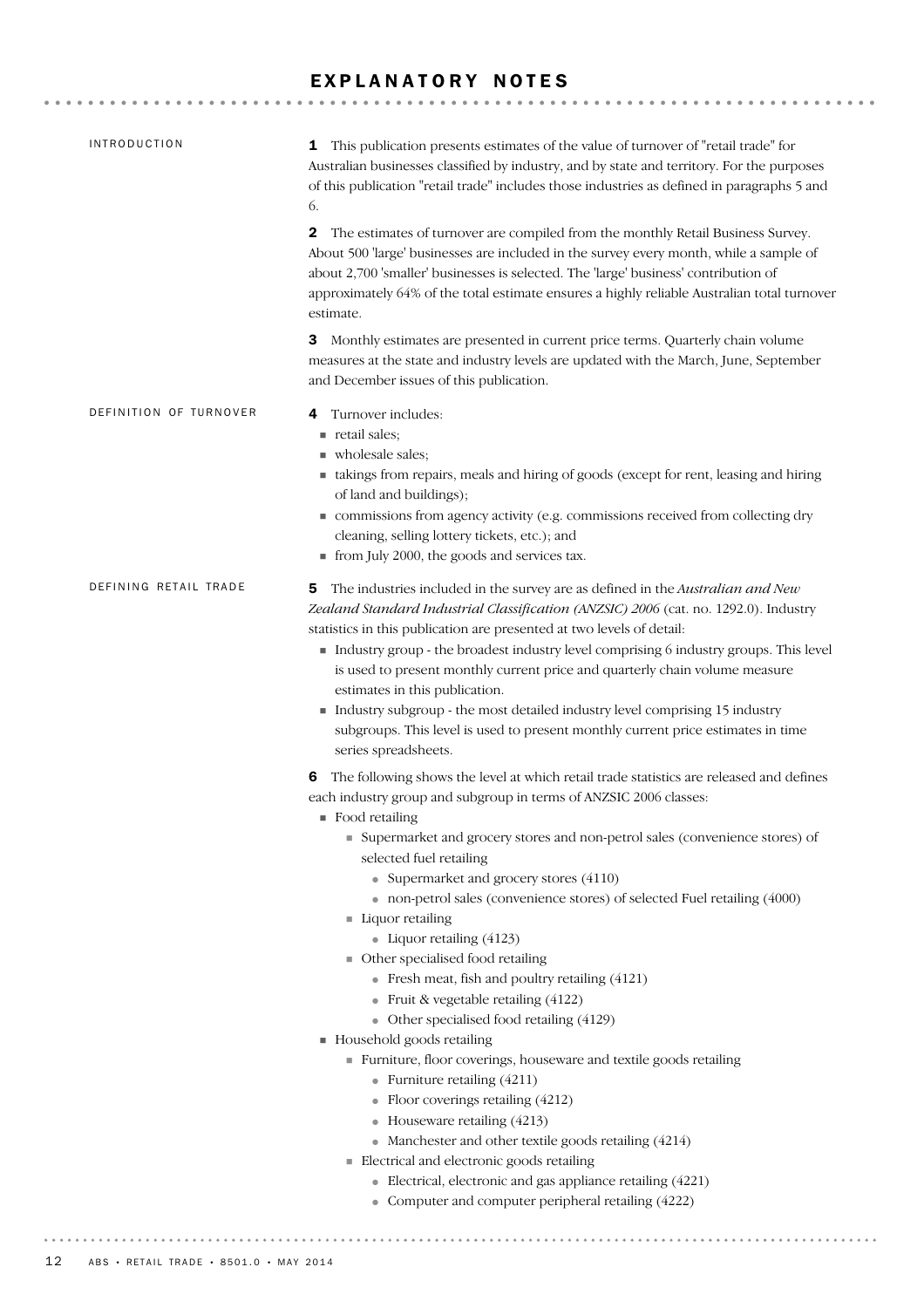## E X P L A N A T O R Y N O T E S *continued*

#### DEFINING RETAIL TRADE

*continued*

● Other electrical and electronic goods retailing (4229)

- ! Hardware, building & garden supplies retailing
	- Hardware and building supplies retailing (4231)
	- Garden supplies retailing (4232)
- ! Clothing, footwear and personal accessory retailing
	- $\blacksquare$  Clothing retailing
		- Clothing retailing  $(4251)$
	- ! Footwear and other personal accessory retailing
		- Footwear retailing (4252)
		- Watch and jewellery retailing (4253)
		- Other personal accessory retailing (4259)
- **Department stores** (4260)
- $\blacksquare$  Other retailing
	- ! Newspaper and book retailing
		- Newspaper and book retailing (4244)
	- ! Other recreational goods retailing
		- Sport and camping equipment retailing (4241)
		- Entertainment media retailing (4242)
		- Toy and game retailing (4243)
	- ! Pharmaceutical, cosmetic and toiletry goods retailing
		- Pharmaceutical, cosmetic and toiletry goods retailing (4271)
	- ! Other retailing n.e.c
		- Stationery goods retailing  $(4272)$
		- Antique and used goods retailing  $(4273)$
		- Flower retailing (4274)
		- Other-store based retailing n.e.c (4279)
		- Non-store retailing (4310)
		- Retail commission-based buying and/or selling (4320)
- ! Cafes, restaurants and takeaway food services
	- ! Cafes, restaurants and catering services
		- Cafes and restaurants (4511)
		- Catering services (4513)
	- Takeaway food services
		- Takeaway food services (4512)

SCOPE AND COVERAGE

7 The scope of the Retail Business Survey is all employing retail trade businesses who predominantly sell to households. Like most Australian Bureau of Statistics (ABS) economic surveys, the frame used for the Survey is taken from the ABS Business Register which includes registrations to the Australian Taxation Office's (ATO) pay-as-you-go withholding (PAYGW) scheme. Each statistical unit included on the ABS Business Register is classified to the ANZSIC industry in which it mainly operates. The frame is supplemented with information about a small number of businesses which are classified to a non-retail trade industry but which have significant retail trade activity.

8 The frame is updated quarterly to take account of new businesses, businesses which have ceased employing, changes in industry and other general business changes. The estimates include an allowance for the time it takes a newly registered business to get on to the survey frame. Businesses which have ceased employing are identified when the ATO cancels their Australian Business Number (ABN) and/or PAYGW registration. In addition, businesses with less than 50 employees which do not remit under the PAYGW scheme in each of the previous five quarters are removed from the frame.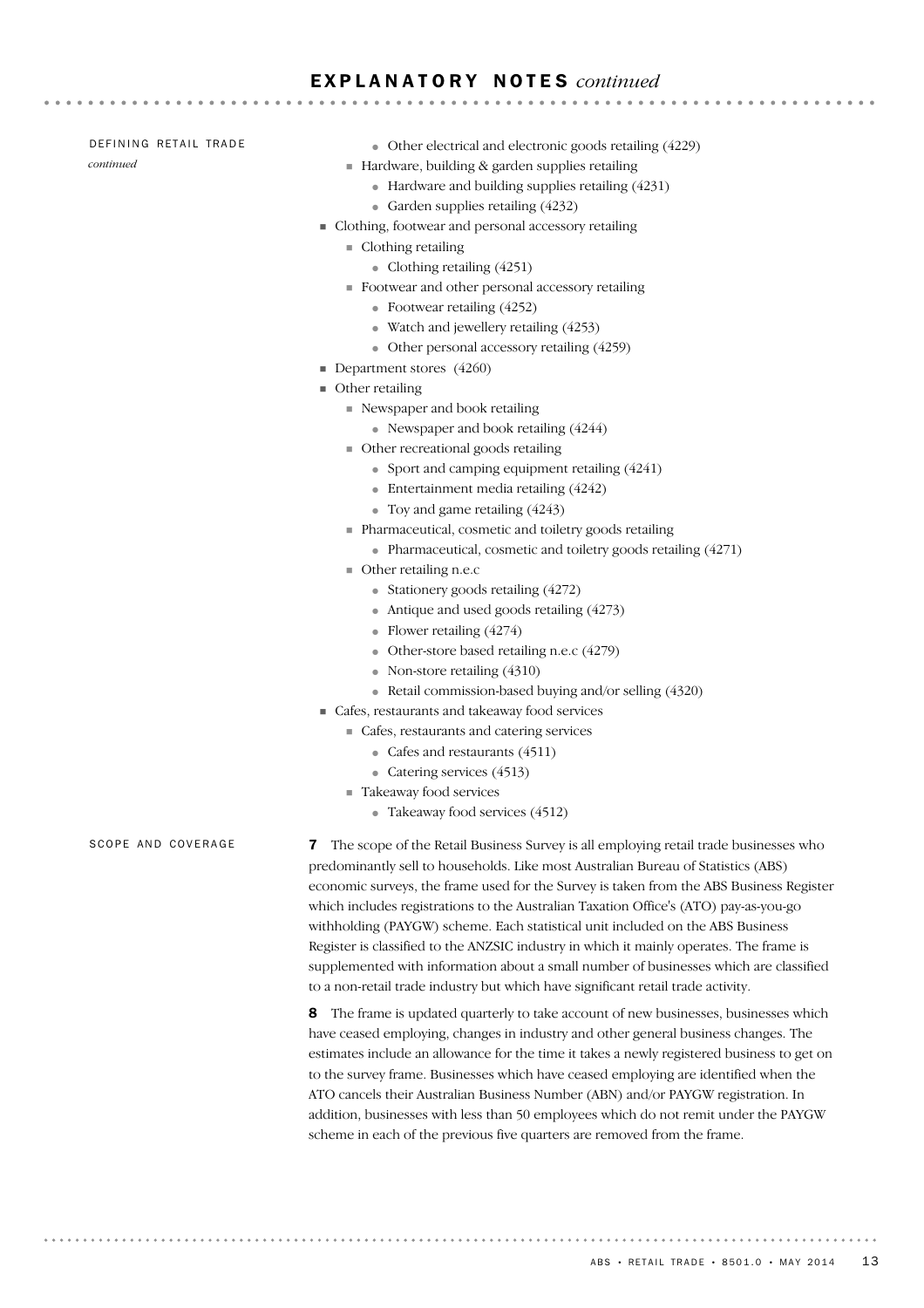## E X P L A N A T O R Y N O T E S *continued*

| SCOPE AND COVERAGE<br>continued | To improve coverage and the quality of the estimates and to reduce the cost to the<br>9<br>business community of reporting information to the ABS, turnover for franchisees is<br>collected directly from a number of franchise head offices. The franchisees included in<br>this reporting are identified and removed from the frame.                                                                                                                                                                                                                                                                                                                                                                                                                                                                                                                                                                                                                                                                                                                                                                                                                                                                                                                                                                                                                                                                                                                                                                                                                                                                                                                                                                                                                                                                                                                                                                               |
|---------------------------------|----------------------------------------------------------------------------------------------------------------------------------------------------------------------------------------------------------------------------------------------------------------------------------------------------------------------------------------------------------------------------------------------------------------------------------------------------------------------------------------------------------------------------------------------------------------------------------------------------------------------------------------------------------------------------------------------------------------------------------------------------------------------------------------------------------------------------------------------------------------------------------------------------------------------------------------------------------------------------------------------------------------------------------------------------------------------------------------------------------------------------------------------------------------------------------------------------------------------------------------------------------------------------------------------------------------------------------------------------------------------------------------------------------------------------------------------------------------------------------------------------------------------------------------------------------------------------------------------------------------------------------------------------------------------------------------------------------------------------------------------------------------------------------------------------------------------------------------------------------------------------------------------------------------------|
| STATISTICAL UNIT                | 10<br>The ABS uses an economic statistics units model based on the ABS Business<br>Register to describe the characteristics of businesses and the structural relationships<br>between related businesses. Within large and diverse business groups, the units model is<br>used to define reporting units that can provide data to the ABS at suitable levels of detail.<br>In mid 2002, the ABS commenced sourcing its register information from the Australian<br>Business Register and at that time changed its business register to a two population<br>model. The two populations comprise what is called the Profiled Population and the<br>Non-Profiled Population. The main distinction between businesses in the two<br>populations relates to the complexity of the business structure and the degree of<br>intervention required to reflect the business structure for statistical purposes.                                                                                                                                                                                                                                                                                                                                                                                                                                                                                                                                                                                                                                                                                                                                                                                                                                                                                                                                                                                                               |
| NON-PROFILED POPULATION         | 11 The majority of businesses included on the ABS Business Register are in the<br>Non-Profiled Population. Most of these businesses are understood to have simple<br>structures. For these businesses, the ABS is able to use the ABN as the basis for a<br>statistical unit. One ABN equates to one statistical unit.                                                                                                                                                                                                                                                                                                                                                                                                                                                                                                                                                                                                                                                                                                                                                                                                                                                                                                                                                                                                                                                                                                                                                                                                                                                                                                                                                                                                                                                                                                                                                                                               |
| PROFILED POPULATION             | 12 For a small number of businesses, the ABN unit is not suitable for ABS economic<br>statistics purposes and the ABS maintains its own units structure through direct contact<br>with businesses. These businesses constitute the Profiled Population. This population<br>consists typically of large or complex groups of businesses. The statistical units model<br>below caters for such businesses:<br>• Enterprise group: This is a unit covering all the operations in Australia of one or<br>more legal entities under common ownership and/or control. It covers all the<br>operations in Australia of legal entities which are related in terms of the current<br>Corporations Law (as amended by the Corporations Legislation Amendment Act<br>1991), including legal entities such as companies, trusts and partnerships. Majority<br>ownership is not required for control to be exercised.<br><i>Enterprise:</i> The enterprise is an institutional unit comprising:<br>a single legal entity or business entity, or<br>more than one legal entity or business entity within the same enterprise group<br>and in the same institutional subsector (i.e. they are all classified to a single<br>Standard Institutional Sector Classification of Australia (SISCA) subsector).<br>Type of activity unit (TAU): The TAU is comprised of one or more business entities,<br>sub-entities or branches of a business entity within an enterprise group that can<br>report production and employment data for similar economic activities. When a<br>minimum set of data items is available, a TAU is created which covers all the<br>operations within an industry subdivision (and the TAU is classified to the relevant<br>subdivision of the ANZSIC). Where a business cannot supply adequate data for each<br>industry, a TAU is formed which contains activity in more than one industry<br>subdivision. |
| SURVEY METHODOLOGY              | The Survey is conducted monthly primarily by telephone interview although a small<br>13<br>number of questionnaires are mailed to businesses. The businesses included in the<br>survey are selected by random sample from a frame stratified by state, industry and<br>business size. The survey uses annualised turnover as the measure of business size. For<br>the Non-Profiled Population, the annualised turnover is based on the ATO's Business<br>Activity Statement item Total Sales and for the Profiled Population a modelled annualised<br>turnover is used. For stratification purposes the annualised turnover allocated to each<br>business is updated quarterly with the the most recent Business Activity Statement (BAS)<br>information.                                                                                                                                                                                                                                                                                                                                                                                                                                                                                                                                                                                                                                                                                                                                                                                                                                                                                                                                                                                                                                                                                                                                                            |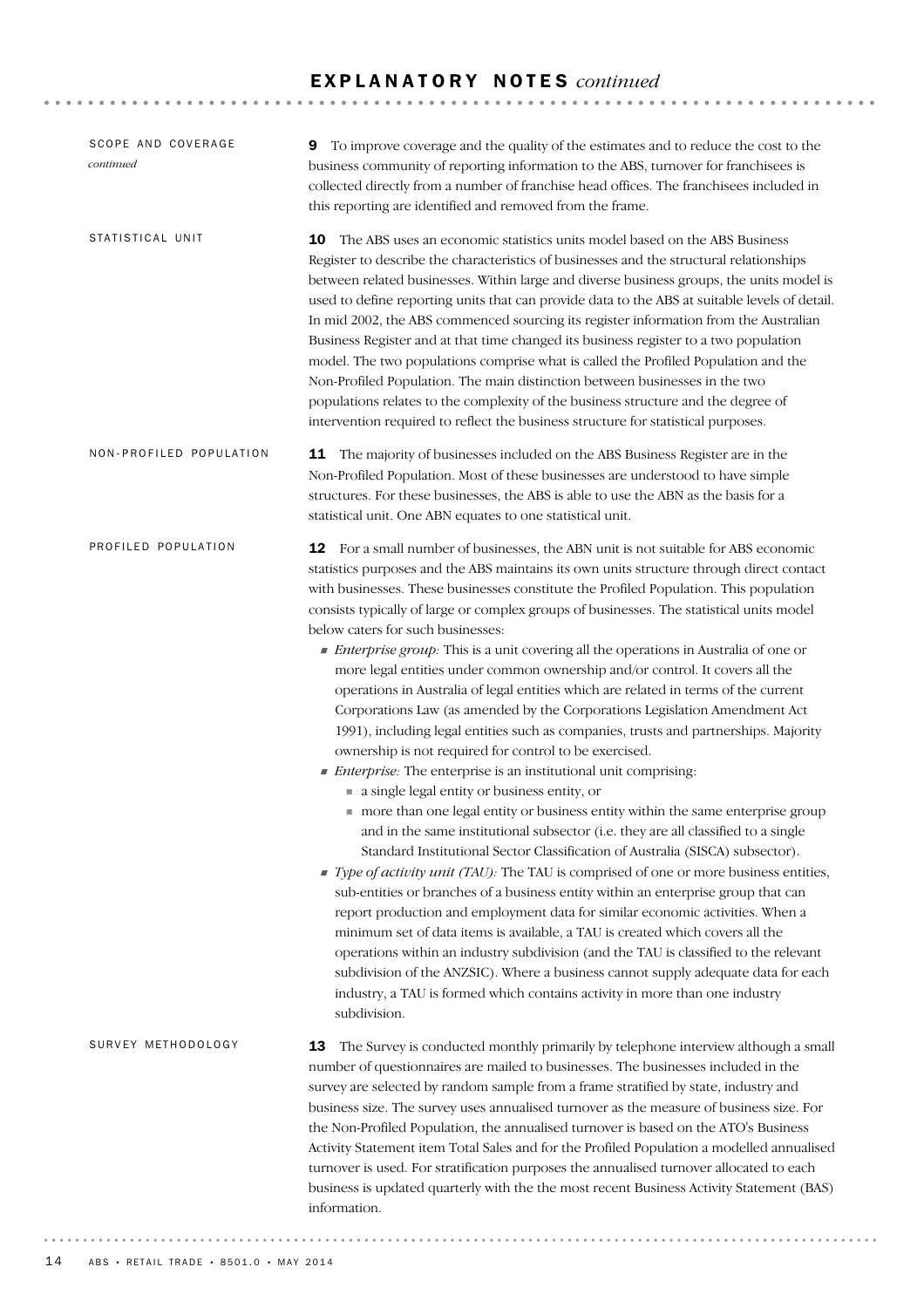SURVEY METHODOLOGY *continued*

14 Each quarter, some businesses in the sample are replaced, at random, by other businesses so that the reporting load can be spread across smaller retailers. This sample replacement occurs in the first month of each quarter which may increase the volatility of estimates between this month and the previous month especially at the state by industry subgroup level.

15 Generalised regression estimation methodology is used for estimation. For estimation purposes, the annualised turnover allocated to each business is updated each quarter.

16 Most businesses can provide turnover on a calendar month basis and this is how the data are presented. When businesses cannot provide turnover on a calendar month basis, the reported data and the period they relate to are used to estimate turnover for the calendar month.

17 Most retailers operate in a single state/territory. For this reason, estimates of turnover by state/territory are only collected from the larger retailers which are included in the survey each month. These retailers are asked to provide turnover for sales from each state/territory in which the business operates. Turnover for the smaller businesses is allocated to the state of their mailing address as recorded on the ABS Business Register.

18 Stratified sampling is employed when, within a survey population, there are subpopulations which vary from the entire population. Stratification offers the advantage of sampling each stratum independently. The Retail Business Survey uses stratification to group the retail businesses to be surveyed into homogenous strata based on the annualised turnover allocated to each business. The annualised turnover variable is derived from BAS information from the taxation system and is used both as a sizing variable for stratification purposes and to form auxiliary information (estimation benchmarks) to support the regression estimation methodology used in the Retail Business Survey. The utilisation of BAS information enables the most efficient design for the survey, keeping sample sizes to a minimum while providing accurate results. From October 2013 the stratification benchmarks have been updated every quarter so as to improve the accuracy of level estimates derived from the survey as well as addressing the issue of aging stratification benchmarks which must otherwise be periodically updated.

#### SEASONAL ADJUSTMENT AND TREND ESTIMATION

19 Seasonally adjusted estimates are derived by estimating and removing systematic calendar related effects from the original series. In the Retail trade series, these calendar related effects are known as:

- ! seasonal e.g. annual patterns in sales, such as increased spending in December as a result of Christmas
- ! trading day influences arising from weekly patterns in sales and the varying length of each month and the varying number of Sundays, Mondays, Tuesdays, etc. in each month
- ! an Easter proximity effect, which is caused when Easter, a moveable holiday, falls late in March or early in April
- ! a Father's Day effect, which is caused when the first Sunday in September falls in the first few days of the month and Father's Day shopping occurs in August.

20 Each of these influences is estimated by separate factors which, when combined, are referred to as the combined adjustment factors. The combined adjustment factors are based on observed patterns in the historical data. It is possible that with the introduction of ANZSIC 2006 from July 2009 the historical patterns may not be as relevant to some series. For example Watch and jewellery retailing moved from the Other retailing n.e.c industry subgroup to the Footwear and other personal accessory retailing industry subgroup under ANZSIC 2006. The seasonal patterns for other businesses in the Footwear and other personal accessory retailing industry subgroup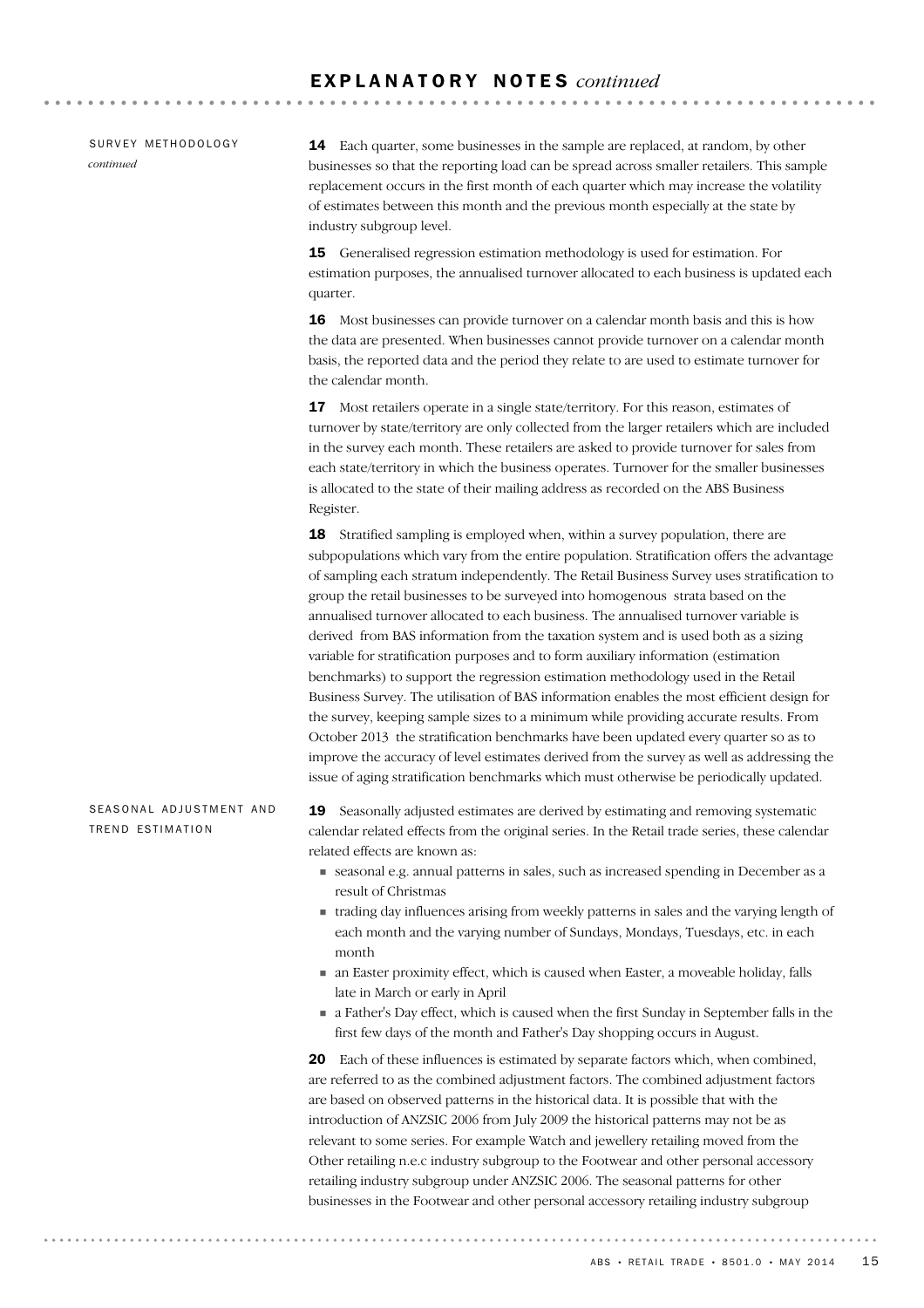SEASONAL ADJUSTMENT AND TR E N D ES T I M A T I O N *continued*

appear to differ from watch and jewellery retailers. The combined adjustment factors will evolve over time to reflect any new seasonal or trading day patterns, although in this example, an estimate for this impact (seasonal break) has been implemented in the combined adjustment factors.

**AAAAAAAAAA** 

21 The following Retail trade series are directly seasonally adjusted:

- ! Australian turnover
- each state total
- ! each Australian industry subgroup total
- each state by industry subgroup.

22 A "two-dimensional reconciliation" methodology is used on the seasonally adjusted time series to force additivity - that is, to force the sum of fine-level (state by industry subgroup) estimates to equal the Australian, state and industry subgroup totals. The industry group totals are derived from the lower level estimates.

23 Ouarterly seasonally adjusted series used in the compilation of the chain volume measures are the sum of their applicable monthly series.

24 Autoregressive integrated moving average (ARIMA) modelling can improve the revision properties of the seasonally adjusted and trend estimates. ARIMA modelling relies on the characteristics of the series being analysed to project future period data. The projected values are temporary, intermediate values, that are only used internally to improve the estimation of the seasonal factors. The projected data do not affect the original estimates and are discarded at the end of the seasonal adjustment process. The retail collection uses an individual ARIMA model for each of the industry totals and state totals. The ARIMA model is assessed as part of the annual reanalysis.

25 In the seasonal adjustment process, both the seasonal and trading day factors evolve over time to reflect changes in spending and trading patterns. Examples of this evolution include the slow move in spending from December to January; and, increased trading activity on weekends and public holidays. The Retail series uses a concurrent seasonal adjustment methodology to derive the combined adjustment factors. This means that data from the current month are used in estimating seasonal and trading day factors for the current and previous months. For more information see *Information paper: Introduction of Concurrent Seasonal Adjustment into the Retail Trade Series* (cat. no. 8514.0).

26 The seasonal and trading day factors are reviewed annually at a more detailed level than possible in the monthly processing cycle. The annual reanalysis can result in relatively higher revisions to the seasonally adjusted series than during normal monthly processing.

27 The seasonally adjusted estimates still reflect the sampling and non-sampling errors to which the original estimates are subject. This is why it is recommended that trend series be used with the seasonally adjusted series to analyse underlying month-to-month movements.

28 The trend estimates are derived by applying a 13-term Henderson moving average to the seasonally adjusted monthly series and a 7-term Henderson moving average to the seasonally adjusted quarterly series. The Henderson moving average is symmetric, but as the end of a time series is approached, asymmetric forms of the moving average have to be applied. The asymmetric moving averages have been tailored to suit the particular characteristics of individual series and enable trend estimates for recent periods to be produced. An end-weight parameter 2.0 of the asymmetric moving average is used to produce trend estimates for the Australia, State and Australian industry group totals. For the other series a standard end-weight parameter 3.5 of the asymmetric moving average is used. Estimates of the trend will be improved at the current end of the time series as additional observations become available. This improvement is due to the application of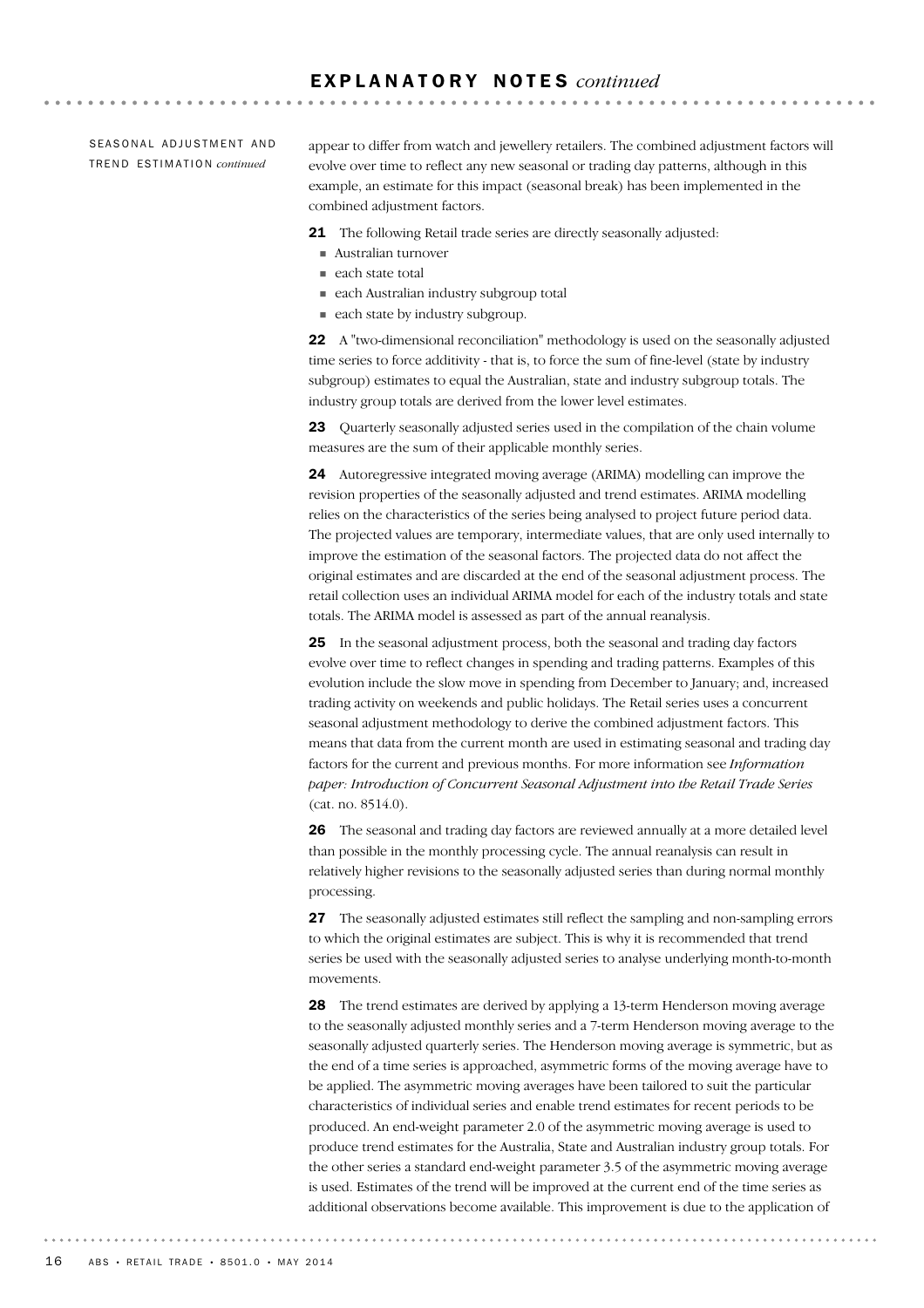## E X P L A N A T O R Y N O T E S *continued*

| SEASONAL ADJUSTMENT AND<br>TREND ESTIMATION continued | different asymmetric moving averages for the most recent six months for monthly series<br>and three quarters for quarterly series. As a result of the improvement, most revisions to<br>the trend estimates will be observed in the most recent six months or three quarters.                                                                                                                                                                                                                                                                                                                                                                                                                                                                                                                                                                                                                                                                                                                                                                                                                                                                                                                        |
|-------------------------------------------------------|------------------------------------------------------------------------------------------------------------------------------------------------------------------------------------------------------------------------------------------------------------------------------------------------------------------------------------------------------------------------------------------------------------------------------------------------------------------------------------------------------------------------------------------------------------------------------------------------------------------------------------------------------------------------------------------------------------------------------------------------------------------------------------------------------------------------------------------------------------------------------------------------------------------------------------------------------------------------------------------------------------------------------------------------------------------------------------------------------------------------------------------------------------------------------------------------------|
|                                                       | Trend estimates are used to analyse the underlying behaviour of the series over<br>29<br>time. As a result of the introduction of The New Tax System, a break in the monthly<br>trend series has been inserted between June and July 2000. Care should therefore be<br>taken if comparisons span this period. For more details refer to the Appendix in the<br>December 2000 issue of this publication.                                                                                                                                                                                                                                                                                                                                                                                                                                                                                                                                                                                                                                                                                                                                                                                              |
|                                                       | For further information on seasonally adjusted and trend estimates, see:<br>30<br>Feature article: Use of ARIMA modelling to reduce revisions in the October 2004<br>issue of Australian Economic Indicators (cat. no. 1350.0)<br>Information Paper: Introduction of Concurrent Seasonal Adjustment into the<br>Retail Trade Series (cat. no. 8514.0)<br>Information Paper: A Guide to Interpreting Time Series - Monitoring Trends, 2003<br>(cat. no. 1349.0)<br>• or contact the Director, Time Series Analysis on Canberra (02) 6252 6406 or by email<br>at <time.series.analysis@abs.gov.au>.</time.series.analysis@abs.gov.au>                                                                                                                                                                                                                                                                                                                                                                                                                                                                                                                                                                  |
| CHAIN VOLUME MEASURES                                 | <b>31</b> Monthly current price estimates presented in this publication reflect both price and<br>volume changes. However, the quarterly chain volume estimates measure changes in<br>value after the direct effects of price changes have been eliminated and hence only<br>reflect volume changes. The chain volume measures of retail turnover appearing in this<br>publication are annually reweighted chain Laspeyres indexes referenced to current price<br>values in a chosen reference year. The reference year is advanced each September issue<br>and is currently 2011-12. Each year's data in the Retail chain volume series are based on<br>the prices of the previous year, except for the quarters of the 2013-14 financial year<br>which will initially be based upon price data for the 2011-12 financial year. Comparability<br>with previous years is achieved by linking (or chaining) the series together to form a<br>continuous time series. Further information on the nature and concepts of chain volume<br>measures is contained in the ABS publication Information Paper: Introduction of Chain<br>Volume Measures in the Australian National Accounts (cat. no. 5248.0) |
| RELIABILITY OF ESTIMATES                              | There are two types of error possible in estimates of retail turnover:<br>32<br>Sampling error which occurs because a sample, rather than the entire population, is<br>surveyed. One measure of the likely difference resulting from not including all<br>establishments in the survey is given by the standard error. Sampling error may be<br>influenced by the sample replacement that occurs in the first month of each<br>quarter. This may increase the volatility of estimates between this month and the<br>previous month especially at the state by industry subgroup level.<br>Non sampling error which arises from inaccuracies in collecting, recording and<br>processing the data. The most significant of these errors are: misreporting of data<br>items; deficiencies in coverage; non-response; and processing errors. Every effort<br>is made to minimise reporting error by the careful design of questionnaires,<br>intensive training and supervision of interviewers, and efficient data processing<br>procedures.                                                                                                                                                            |
| STANDARD ERRORS                                       | 33<br>Seasonally adjusted and trend estimates and chain volume measures are also<br>subject to sampling variability. For seasonally adjusted estimates, the standard errors are<br>approximately the same as for the original estimates. For trend estimates, the standard<br>errors are likely to be smaller. For quarterly chain volume measures, the standard errors<br>may be up to 10% higher than those for the corresponding current price estimates<br>because of the sampling variability contained in the prices data used to deflate the<br>current price estimates.                                                                                                                                                                                                                                                                                                                                                                                                                                                                                                                                                                                                                      |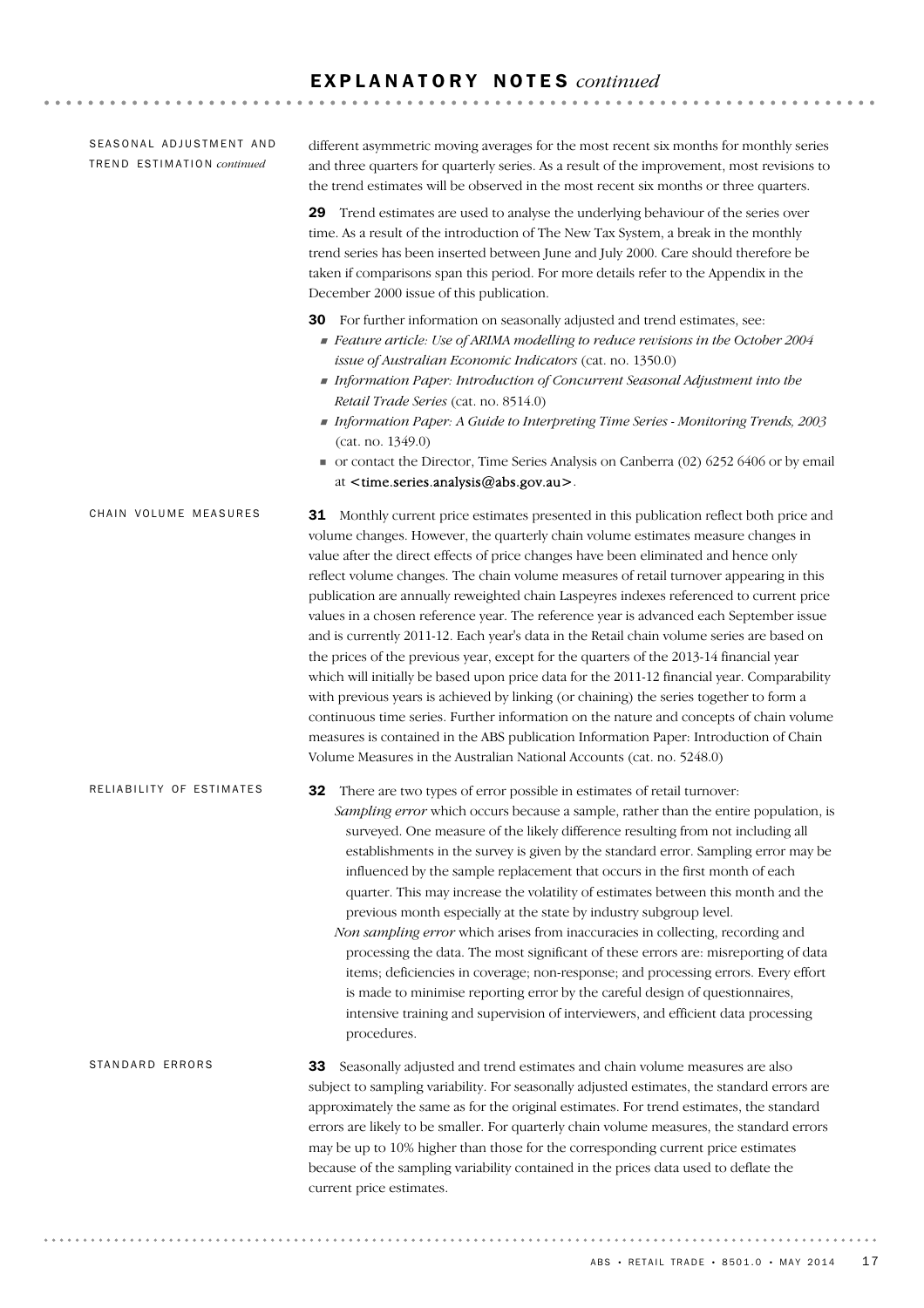### E X P L A N A T O R Y N O T E S *continued*

STANDARD ERRORS *continued* 

34 Estimates, in original terms, are available from the Downloads tab of this issue on the ABS website. Estimates that have an estimated relative standard error (RSE) between 10% and 25% are annotated with the symbol '^'. These estimates should be used with caution as they are subject to sampling variability too high for some purposes. Estimates with a RSE between 25% and 50% are annotated with the symbol '\*', indicating that the estimates should be used with caution as they are subject to sampling variability too high for most practical purposes. Estimates with a RSE greater than 50% are annotated with the symbol '\*\*' indicating that the sampling variability causes the estimates to be considered too unreliable for general use.

. . . . . . . . . . . . . . . .

. . . . . . . . . . . . . . . . . . .

35 To further assist users in assessing the reliability of estimates, key data series have been given a grading of A to B. Where:

- ! A represents a relative standard error on level of less than 2%. The published estimates are highly reliable for movement analysis.
- B represents a relative standard error on level between 2% and 5%, meaning the estimates are reliable for movement analysis purposes.

36 The tables below provide an indicator of reliability for the estimates in original terms. The reliability indicator is based on an average RSE derived over four years.

#### RELATIVE STANDARD ERRORS BY INDUSTRY GROUP

|         | Food      | Household<br>goods | Clothing.<br>footwear<br>and personal<br>accessory | Department | Other     | Cafes,<br>restaurants<br>and<br>takeaway |       |
|---------|-----------|--------------------|----------------------------------------------------|------------|-----------|------------------------------------------|-------|
|         | retailing | retailing          | retailing                                          | stores     | retailing | food services                            | Total |
| RSE (%) | A         | A                  | в                                                  | A          | B         | в                                        | A     |
|         |           |                    |                                                    |            |           |                                          |       |

#### RELATIVE STANDARD ERRORS BY STATE

|                          |  |  | NSW Vic. Old SA WA Tas. NT ACT Aust. |  |  |  |
|--------------------------|--|--|--------------------------------------|--|--|--|
| RSE(%) A A A A A B A A A |  |  |                                      |  |  |  |
|                          |  |  |                                      |  |  |  |

37 Standard errors for the Australian estimates (original data) for May 2014 contained in this publication are:

*Standard Data Series Estimate Error* Level of retail turnover  $(\frac{m}{2})$  22 535.5 155.5 Change from preceding month *(\$m)* 589.5 81.4 % change from preceding month *(%)* 2.7 0.4 

RELIABILITY OF TREND ESTIMATES

38 The trending process dampens the volatility in the original and seasonally adjusted estimates. However, trend estimates are subject to revisions as future observations become available.

COMPARABILITY WITH OTHER ABS ESTIMATES

39 The estimates of Retail turnover in this publication will differ from sales of goods and services by the Retail trade industry in *Business Indicators, Australia* (cat. no. 5676.0). This publication presents monthly estimates of the value of turnover of retail businesses, is sourced from the *Retail Business Survey*, includes the Goods and Services Tax and includes some retail trade businesses classified to a non-retail trade industry but which have significant retail trade activity. Estimates for sales of goods and services in *Business Indicators, Australia* are sourced from the economy wide *Quarterly Business*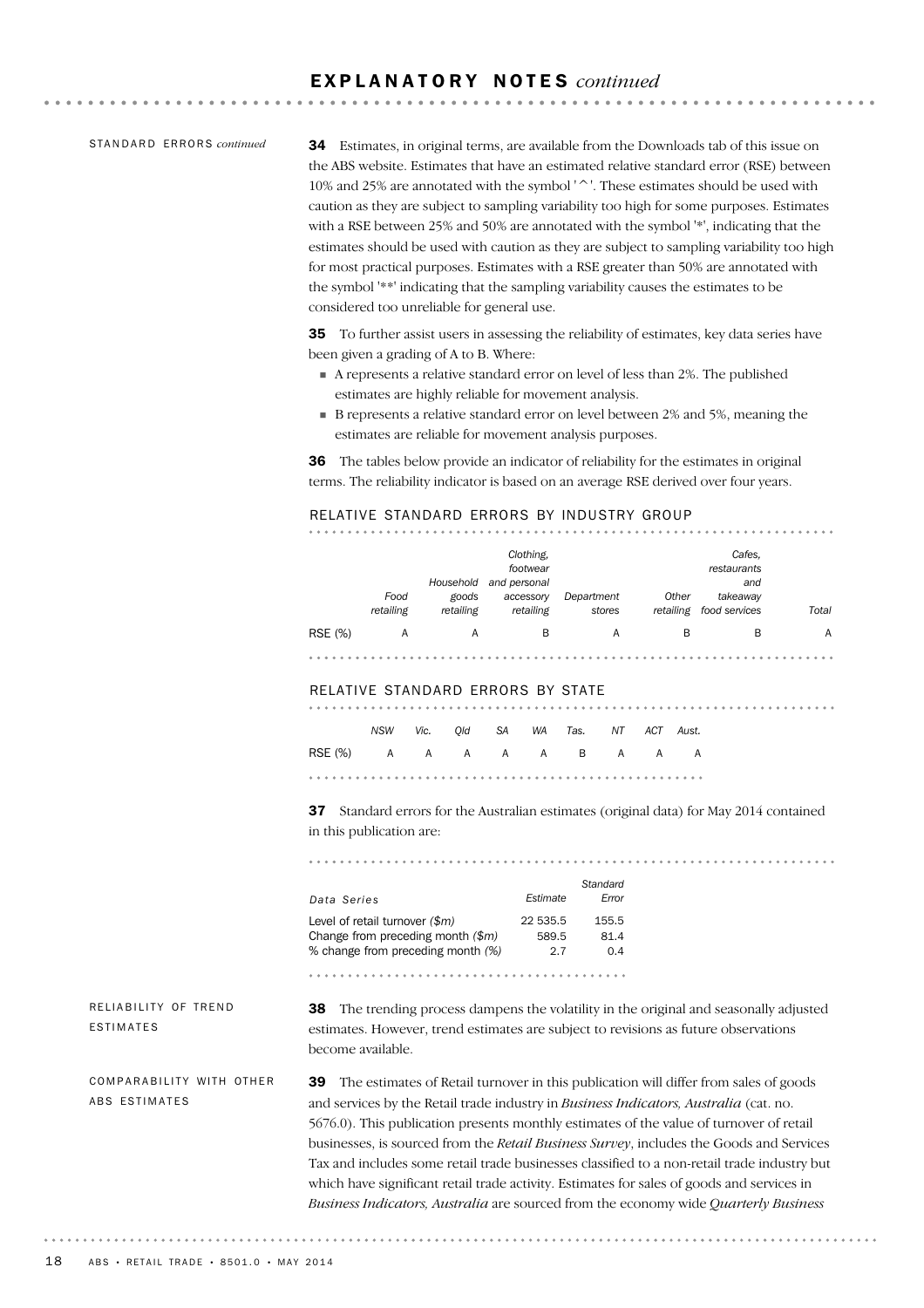COMPARABILITY WITH OTHER ABS ESTIMATES *continued* 

*Indicators Survey* and exclude the Goods and Services Tax. In addition, the *Retail Business Survey* does not include all classes in the ANZSIC Retail trade Division but includes Cafes, restaurants and takeaway food services from the Accommodation and Food Services Division. The use of different samples in the two surveys also contributes to differences.

40 Quarterly Retail trade chain volume estimates contribute to the quarterly national accounts in two main areas. First, they are an indicator of Household Final Consumption Expenditure in the expenditure side of Gross domestic product. Historically Retail trade estimates contribute about 55-60% of Household Final Consumption Expenditure but this relative contribution can vary from quarter to quarter as household expenditure shifts between retail trade and areas like personal services, travel and leisure activities which are outside the scope of retail trade. Second, Retail trade estimates, along with estimates from *Business Indicators, Australia*, contribute to estimates for the Retail trade Division in the production side of Gross domestic product.

41 Current publications and other products released by the ABS are available from the Statistics View. The ABS also issues a daily Release Advice on the web site which details products to be released in the week ahead. Users may also wish to refer to the following publications: RELATED PUBLICATIONS

- ! *Australian National Accounts: National Income, Expenditure and Product* (cat. no. 5206.0)
- ! *Australian Industry* (cat. no. 8155.0)
- ! *Business Indicators, Australia* (cat. no. 5676.0).

42 As well as the statistics included in this and related publications, the ABS may have other relevant data available. Inquires should be made to the National Information and Referral Service on 1300 135 070.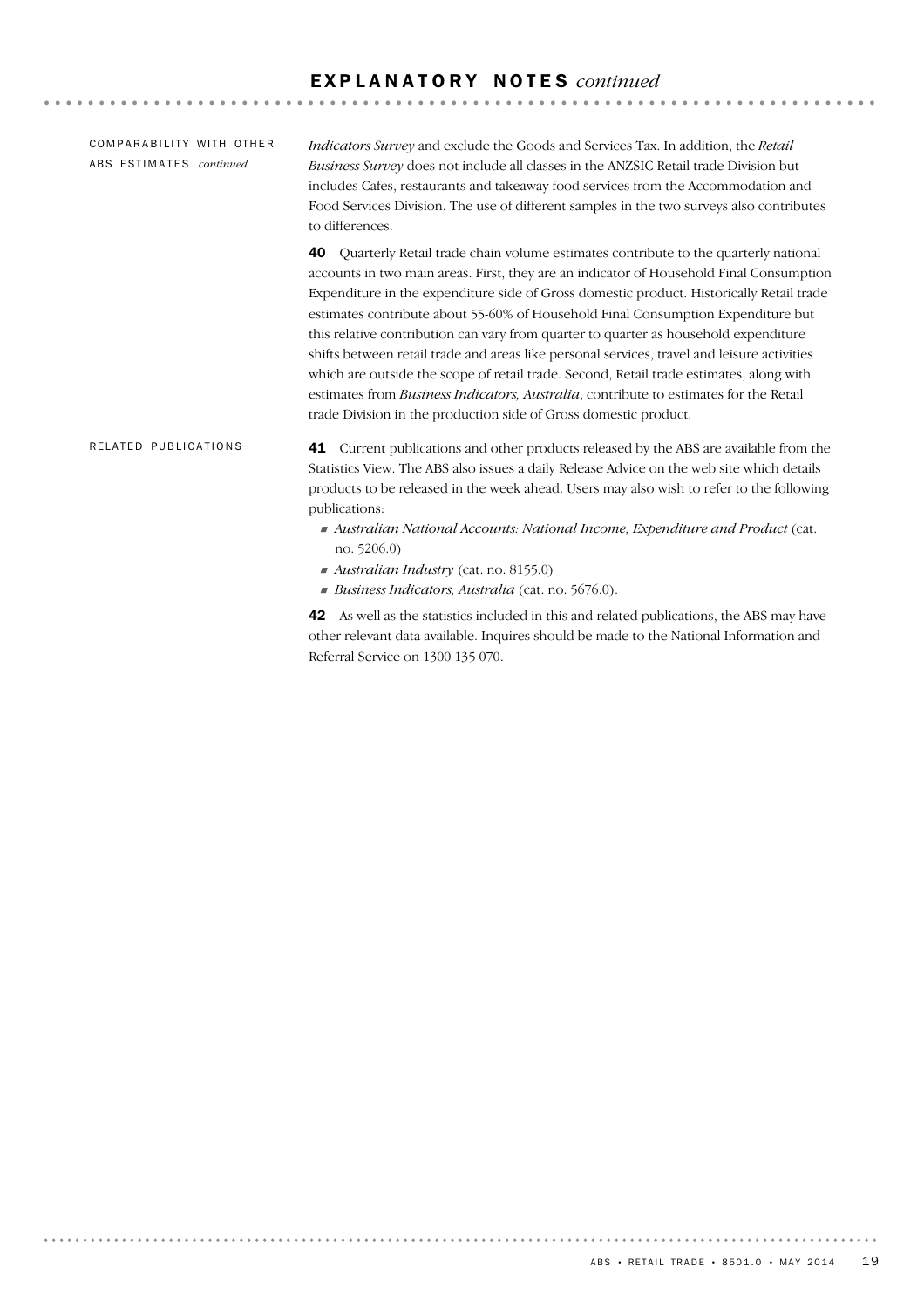## APPENDIX 1 EXPERIMENTAL ESTIMATES OF ONLINE RETAIL TURNOVER

 $\mathbf{a} \cdot \mathbf{a} \cdot \mathbf{a} \cdot \mathbf{a}$ 

#### INTRODUCTION

1 This appendix presents estimates of the value of 'online retail turnover' in Australia (i.e. turnover from domestic online retail sales) from March 2013 and onwards.

2 The estimates are compiled from the monthly Retail Business Survey. The scope, coverage and methodology of this survey are provided in the explanatory notes of this publication.

3 Monthly estimates are presented in current price terms. Original estimates only are available, with a view to publishing seasonally adjusted and trend estimates in the future.

4 The estimates in this appendix are considered experimental. They are subject to evaluation and should therefore be used with caution.

5 Further discussion on the scope of the Retail Business Survey and the enhanced measurement of online retail trade activity can be found in the information paper Measurement of Online Retail Trade in Macroeconomics(cat. no. 8501.0.55.007).

#### KEY STATISTICS

# A1 ONLINE RETAIL TURNOVER, Australia, By Type of Activity

|           | Pure-play<br>Online<br>Retail<br>Trade | Multi-channel<br>Online<br>Retail Trade | Total<br>Online<br>Retail<br>Trade |
|-----------|----------------------------------------|-----------------------------------------|------------------------------------|
| Month     | \$m                                    | \$m                                     | \$m                                |
|           |                                        |                                         |                                    |
|           |                                        | ORIGINAL                                |                                    |
| 2013      |                                        |                                         |                                    |
| March     | 146.2                                  | 271.3                                   | 417.4                              |
| April     | 152.5                                  | 293.7                                   | 446.2                              |
| May       | 182.5                                  | 273.9                                   | 456.4                              |
| June      | 175.0                                  | 291.7                                   | 466.7                              |
| July      | 161.1                                  | 294.4                                   | 455.6                              |
| August    | 158.5                                  | 301.0                                   | 459.5                              |
| September | 173.4                                  | 292.9                                   | 466.4                              |
| October   | 202.3                                  | 308.3                                   | 510.6                              |
| November  | 239.8                                  | 354.8                                   | 594.6                              |
| December  | 249.9                                  | 378.9                                   | 628.8                              |
| 2014      |                                        |                                         |                                    |
| January   | 184.1                                  | 343.1                                   | 527.1                              |
| February  | 170.3                                  | 325.6                                   | 495.9                              |
| March     | 174.8                                  | 357.2                                   | 532.0                              |
| April     | 193.5                                  | 326.6                                   | 520.1                              |
| Mav       | 203.8                                  | 371.2                                   | 575.0                              |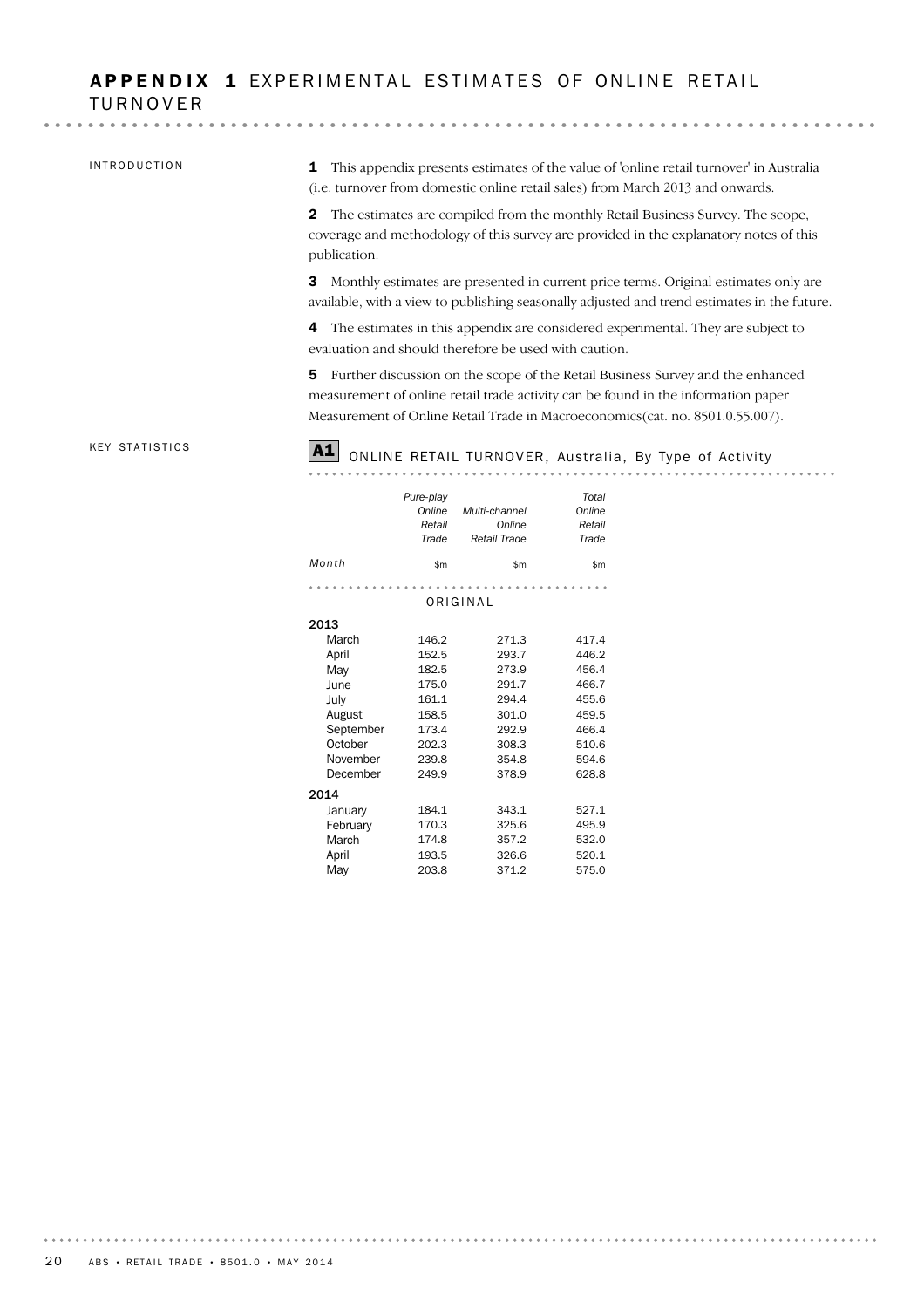| KEY STATISTICS continued |  |
|--------------------------|--|
|--------------------------|--|

# **A2** ONLINE RETAIL TURNOVER, Australia, By Type of Activity—Percentage change from previous month

#### . . . . . . . . . . . . . . . . . . . . . . . . . . . . .

|           | Pure-play<br>Online<br>Retail<br>Trade | Multi-channel<br>Online<br>Retail Trade | Total<br>Online<br>Retail<br>Trade |
|-----------|----------------------------------------|-----------------------------------------|------------------------------------|
| Month     | %                                      | %                                       | %                                  |
|           |                                        |                                         |                                    |
|           |                                        | ORIGINAL                                |                                    |
| 2013      |                                        |                                         |                                    |
| April     | 4.3                                    | 8.3                                     | 6.9                                |
| May       | 19.7                                   | $-6.8$                                  | 2.3                                |
| June      | $-4.1$                                 | 6.5                                     | 2.3                                |
| July      | $-7.9$                                 | 0.9                                     | $-2.4$                             |
| August    | $-1.6$                                 | 2.2                                     | 0.9                                |
| September | 9.4                                    | $-2.7$                                  | 1.5                                |
| October   | 16.7                                   | 5.2                                     | 9.5                                |
| November  | 18.5                                   | 15.1                                    | 16.5                               |
| December  | 4.2                                    | 6.8                                     | 5.7                                |
| 2014      |                                        |                                         |                                    |
| January   | $-26.3$                                | $-9.5$                                  | $-16.2$                            |
| February  | $-7.5$                                 | $-5.1$                                  | $-5.9$                             |
| March     | 2.7                                    | 9.7                                     | 7.3                                |
| April     | 10.7                                   | $-8.6$                                  | $-2.2$                             |
| May       | 5.3                                    | 13.7                                    | 10.6                               |

# **A3** ONLINE RETAIL TURNOVER, Australia, By Type of Astroline Association Retail Turnover

. . . . . . . . . . . . . 

|           | Pure-play<br>Online<br>Retail<br>Trade | Multi-channel<br>Online<br>Retail Trade | Total<br>Online<br>Retail<br>Trade |
|-----------|----------------------------------------|-----------------------------------------|------------------------------------|
| Month     | %                                      | %                                       | %                                  |
|           |                                        |                                         |                                    |
|           |                                        | ORIGINAL                                |                                    |
| 2013      |                                        |                                         |                                    |
| March     | 0.7                                    | 1.3                                     | 1.9                                |
| April     | 0.7                                    | 1.4                                     | 2.2                                |
| May       | 0.8                                    | 1.3                                     | 2.1                                |
| June      | 0.8                                    | 1.4                                     | 2.2                                |
| July      | 0.8                                    | 1.4                                     | 2.1                                |
| August    | 0.7                                    | 1.4                                     | 2.1                                |
| September | 0.8                                    | 1.4                                     | 2.2                                |
| October   | 0.9                                    | 1.3                                     | 2.2                                |
| November  | 1.0                                    | 1.5                                     | 2.5                                |
| December  | 0.9                                    | 1.3                                     | 2.2                                |
| 2014      |                                        |                                         |                                    |
| January   | 0.8                                    | 1.5                                     | 2.3                                |
| February  | 0.8                                    | 1.6                                     | 2.4                                |
| March     | 0.8                                    | 1.6                                     | 2.4                                |
| April     | 0.9                                    | 1.5                                     | 2.4                                |
| May       | 0.9                                    | 1.6                                     | 2.6                                |

DEFINITION OF ONLINE RETAIL TURNOVER

. . . . . . . . . . . . . .

6 For the purposes of this publication, 'online retail turnover' is the value of turnover of 'retail trade' which is derived from 'online sales'. 'Retail trade' includes those industries defined in paragraphs 5 and 6 of the explanatory notes of this publication. 'Online sales' are defined as sales of goods and/or services where the order is placed by the buyer via the Internet or any other computer network, regardless of whether payment is made online or not.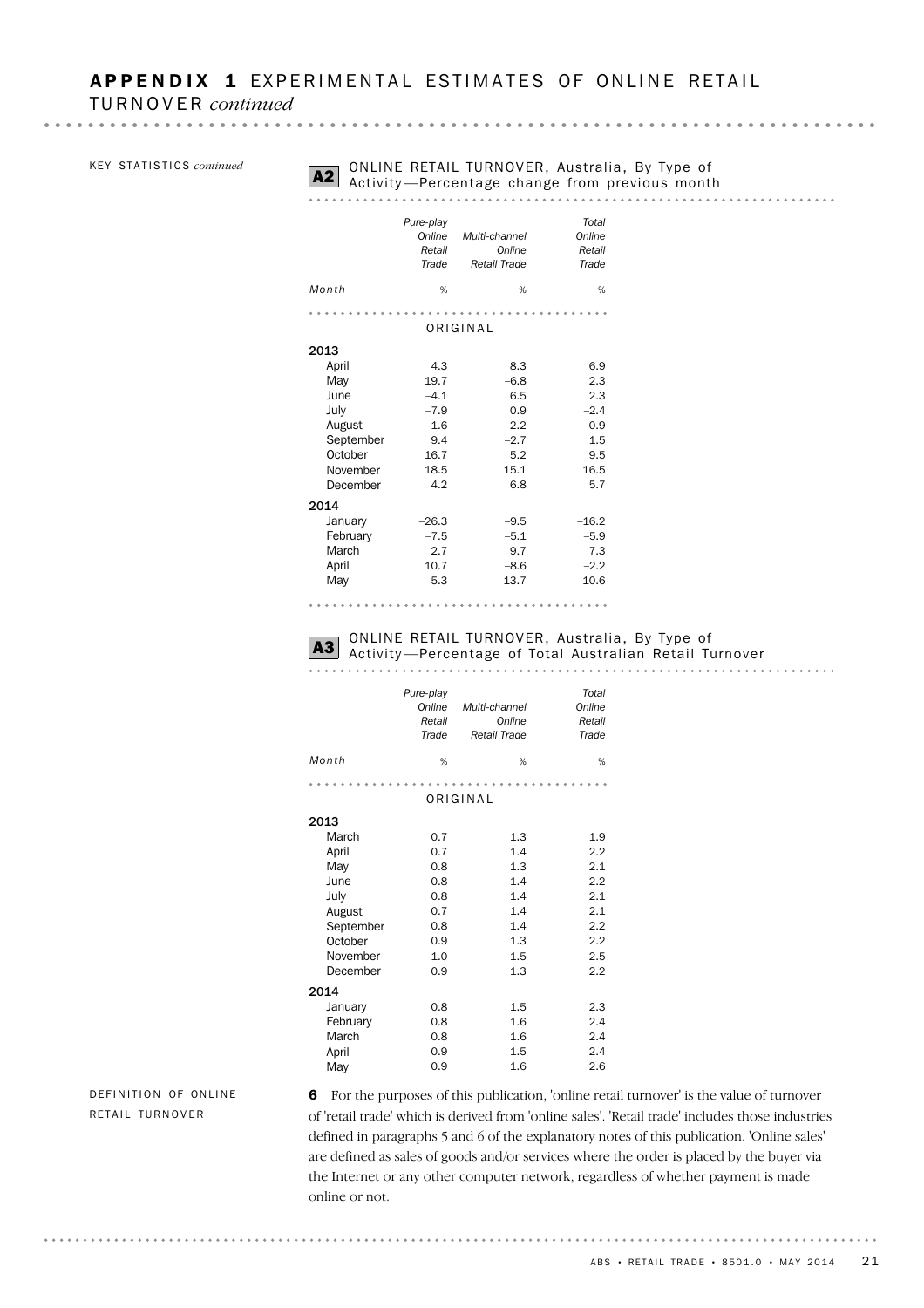# APPENDIX 1 EXPERIMENTAL ESTIMATES OF ONLINE RETAIL TURNOVER *continued*

|                                                | 7 The estimates are disaggregated between "pure-play" and "multi-channel" online<br>retail trade activity. Pure-play online retail trade includes only the online sales of sole<br>e-commerce retailers (i.e. retailers that trade with consumers solely via an online store<br>and have no physical store). All other online sales are included in Multi-channel online<br>retail trade, comprised of retailers which combine an online store with a physical store<br>and/or other non-traditional means such as catalogues, mail-order and/or<br>telephone-order. |
|------------------------------------------------|----------------------------------------------------------------------------------------------------------------------------------------------------------------------------------------------------------------------------------------------------------------------------------------------------------------------------------------------------------------------------------------------------------------------------------------------------------------------------------------------------------------------------------------------------------------------|
| SCOPE AND COVERAGE                             | The estimates of online retail turnover are compiled from the monthly Retail<br>8<br>Business Survey. The scope of this survey includes all employing businesses within<br>Australia from selected retail trade and food services industries which predominately sell<br>to households.                                                                                                                                                                                                                                                                              |
|                                                | <b>9</b> The online retail sales of both store based and non-store based retailers, including<br>pure-play online retailers, will be included in this scope. However, online sales by<br>non-employing businesses and non-resident retailers overseas which sell directly to the<br>Australian general public via an online store are not included, nor are they within the<br>primary purpose or scope of the Retail Business Survey.                                                                                                                               |
|                                                | 10 The survey also excludes online retail sales from businesses with a non-retail<br>industry classification, such as businesses which sell predominantly to other businesses<br>(which are predominantly wholesalers) and businesses which produce goods for direct<br>selling to consumers from the same premises (which are predominantly manufacturers).                                                                                                                                                                                                         |
|                                                | 11 The methodology used to derive the estimates of online retail turnover is also<br>based on the same sample design and generalised estimation methodology which is<br>used for the Retail Business Survey.                                                                                                                                                                                                                                                                                                                                                         |
| ONGOING INVESTIGATIONS<br>AND UPCOMING CHANGES | <b>12</b> Further enhancements to improve the coverage and presentation of estimates of<br>online retail turnover are the subject of ongoing investigation by the ABS. These include<br>(but are not limited to) potential enhancements to the methodology of the Retail<br>Business Survey which would optimise the survey design for estimating both online and<br>total retail turnover, rather than the current design which is optimised for estimating<br>total retail turnover only.                                                                          |
|                                                | 13<br>Changes to the presentation of the estimates are planned for future issues of Retail<br>Trade. Future issues are expected to include:<br>Estimates of the sampling variability associated with the new estimates of online<br>retail turnover;                                                                                                                                                                                                                                                                                                                 |
|                                                | • Spreadsheets including the new estimates, available from the Downloads tab of this<br>publication on the ABS website; and<br>Discussion on the potential disaggregation of the new estimates by state and                                                                                                                                                                                                                                                                                                                                                          |
|                                                | territory, and conceptual issues associated with disaggregating online retail turnover<br>by location of business and/or consumer.                                                                                                                                                                                                                                                                                                                                                                                                                                   |
| SUGGESTIONS AND<br><b>FEEDBACK</b>             | 14 As part of our ongoing investigations, we are currently seeking user feedback and<br>suggestions about the presentation of the experimental time series in this publication<br>and the upcoming changes planned for future issues. In particular, comment is sought<br>on the usefulness of the proposed industry disaggregation.                                                                                                                                                                                                                                 |
|                                                | 15 If you have any feedback or suggestions please contact Amanda Biltoft by email at<br>amanda.biltoft@abs.gov.au or by phone on Sydney (02) 9268 4642.                                                                                                                                                                                                                                                                                                                                                                                                              |
| RELATED PUBLICATIONS                           | Users may also wish to refer to the following:<br>16<br>Feature Article from Retail Trade, (cat. no. 8501.0) November 2013<br>■ Measurement of Online Retail Trade in Macroeconomic Statistics (cat. no.                                                                                                                                                                                                                                                                                                                                                             |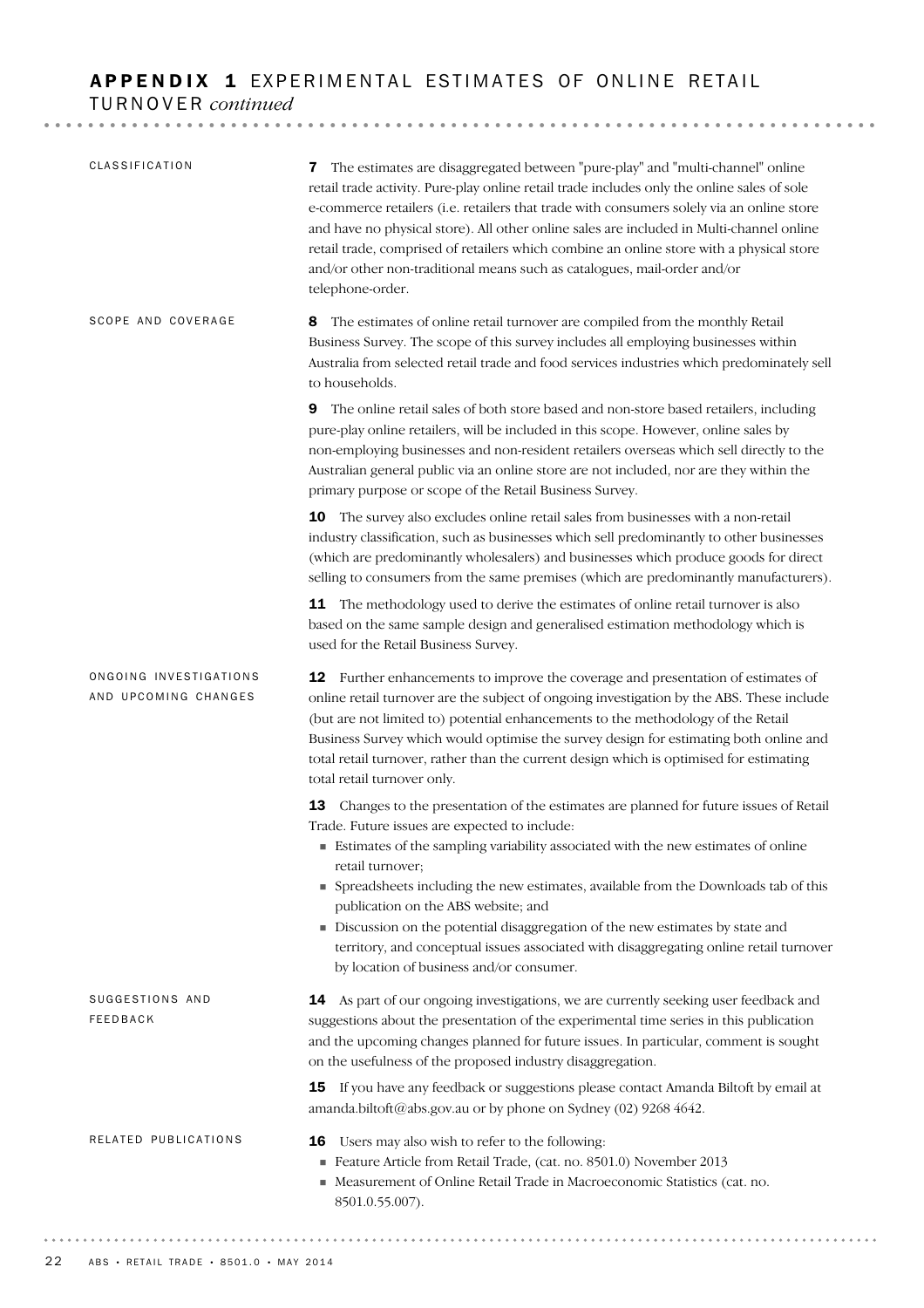## APPENDIX 1 EXPERIMENTAL ESTIMATES OF ONLINE RETAIL TURNOVER *continued*

RELATED PUBLICATIONS *continued*

17 As well as the statistics included in this and related publications, the ABS may have other relevant data available. Inquiries should be made to the National Information and Referral Service on 1300 135 070.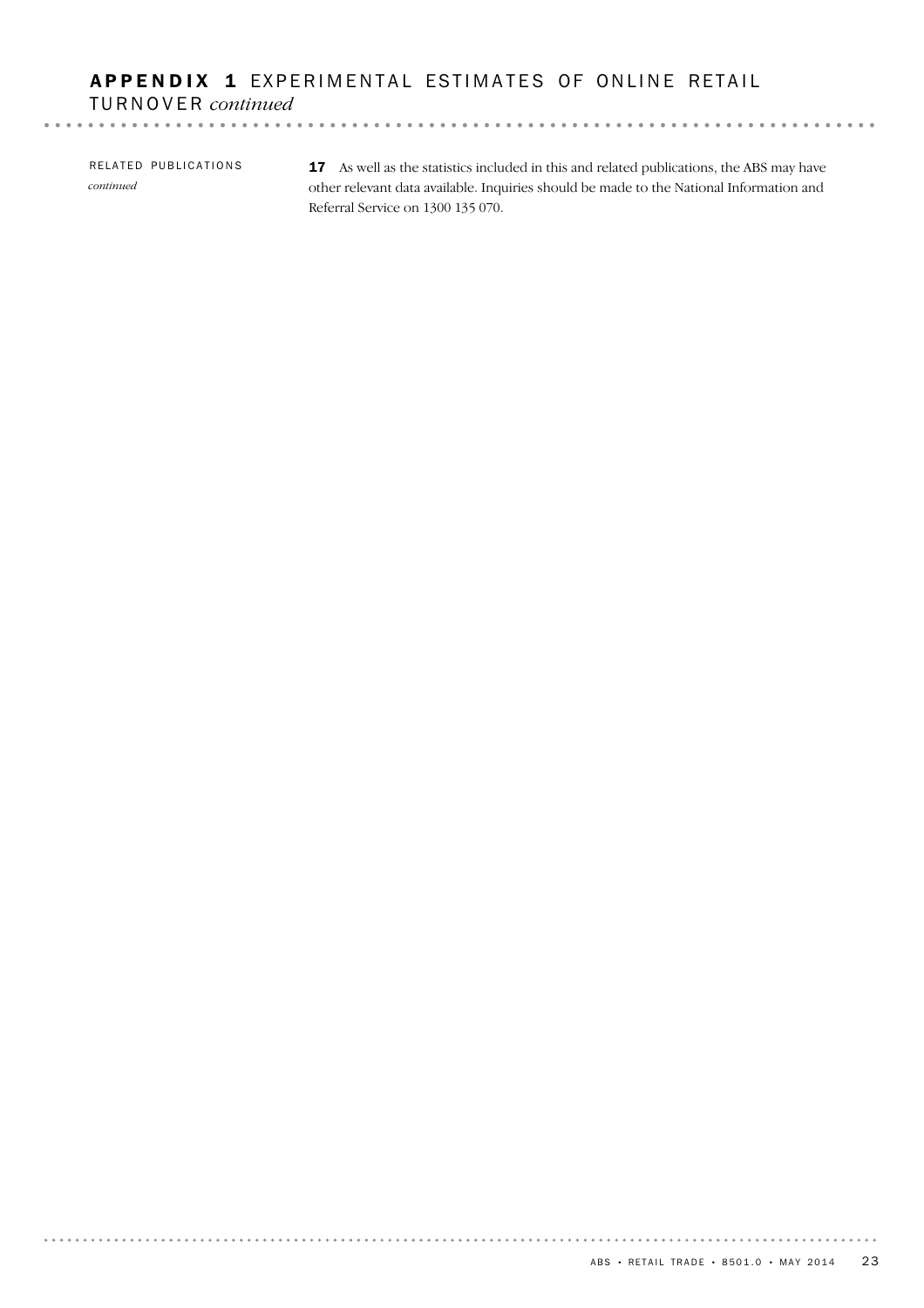#### INTRODUCTION

1 This appendix presents estimates of the value of sales of electricity and gas to consumer customers in Australia for the June quarter 2012 and onwards.

2 The estimates are compiled from the quarterly Survey of Consumer Sales - Energy Retailing. The survey is activity based and is considered a census of energy retailing activity. Approximately 40 businesses are included in the survey every quarter. The scope of the survey excludes energy generation and energy distribution.

3 Quarterly estimates are presented in current price values. Original estimates only are available, with a view to publishing seasonally adjusted and trend estimates in the future.

4 The Survey of Consumer Sales - Energy Retailing will provide key indicators on the performance of the Australian economy and will be an important component in the compilation of Household Final Consumption Expenditure (HFCE) in the National Accounts.

5 The estimates in this appendix are considered experimental. They are subject to evaluation and should therefore be used with caution.

. . . . . . . . . . . . .

. . . . . . . . . . . . . . . .

#### **KEY STATISTICS**

# A4 CONSUMER SALES, Australia, By Type of Activity

|              | Electricity<br>retailing | Gas<br>retailing |
|--------------|--------------------------|------------------|
| Quarter      | \$m                      | \$m              |
|              |                          |                  |
|              | ORIGINAL                 |                  |
| 2012         |                          |                  |
| June         | 3 003.9                  | 893.9            |
| September    | 3876.0                   | 1 384.5          |
| December     | 3 2 1 5 . 2              | 802.9            |
| 2013         |                          |                  |
| March        | 3 4 1 5 . 0              | 548.6            |
| June         | 3 4 4 3 .5               | 1 008.6          |
| September    | 3 903.1                  | 1 396.5          |
| December     | 3.334.9                  | r905.7           |
| 2014         |                          |                  |
| March        | 3503.0                   | 611.6            |
|              |                          |                  |
| revised<br>r |                          |                  |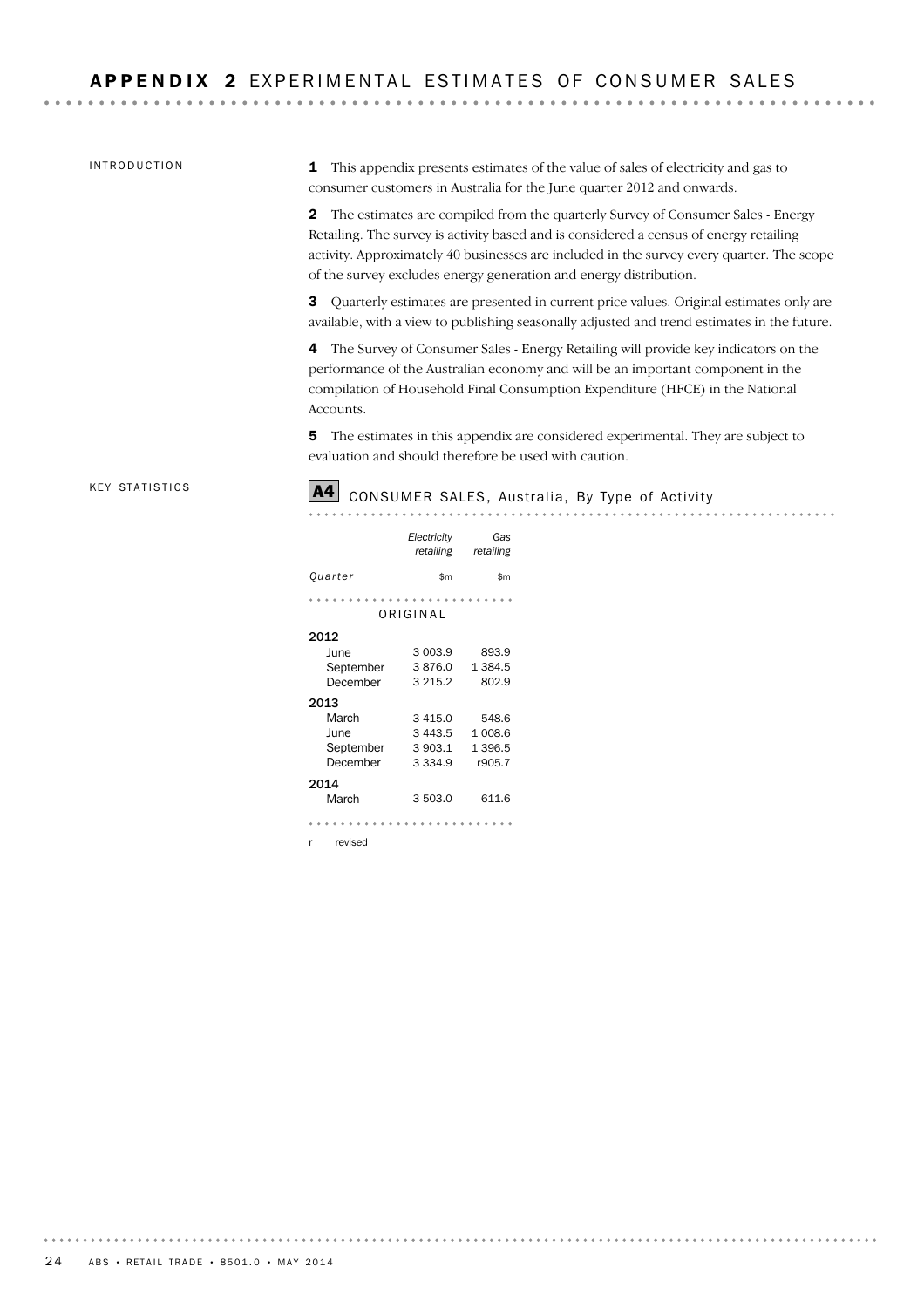*continued*

|                                        | Electricity<br>Gas                                                                                                                                                                                                                                                                                                  |  |  |
|----------------------------------------|---------------------------------------------------------------------------------------------------------------------------------------------------------------------------------------------------------------------------------------------------------------------------------------------------------------------|--|--|
|                                        | Retailing<br>Retailing                                                                                                                                                                                                                                                                                              |  |  |
|                                        | Quarter<br>%<br>%                                                                                                                                                                                                                                                                                                   |  |  |
|                                        |                                                                                                                                                                                                                                                                                                                     |  |  |
|                                        | ORIGINAL                                                                                                                                                                                                                                                                                                            |  |  |
|                                        | 2012<br>September<br>29.0<br>54.9                                                                                                                                                                                                                                                                                   |  |  |
|                                        | December<br>$-17.0$<br>$-42.0$                                                                                                                                                                                                                                                                                      |  |  |
|                                        | 2013<br>$-31.7$<br>March<br>6.2                                                                                                                                                                                                                                                                                     |  |  |
|                                        | 83.8<br>0.8<br>June                                                                                                                                                                                                                                                                                                 |  |  |
|                                        | September<br>13.3<br>38.5                                                                                                                                                                                                                                                                                           |  |  |
|                                        | December<br>$-14.6$<br>$r - 35.1$<br>2014                                                                                                                                                                                                                                                                           |  |  |
|                                        | $-32.5$<br>March<br>5.0                                                                                                                                                                                                                                                                                             |  |  |
|                                        | revised<br>r                                                                                                                                                                                                                                                                                                        |  |  |
| TIMING OF SURVEY CYCLE                 | Surveys are conducted in respect of each quarter and returns are completed during<br>6<br>the eight or nine week period after the end of the quarter to which the survey data<br>relate. E.g. December quarter returns are completed during January and February.                                                   |  |  |
| DEFINITION OF CONSUMER<br><b>SALES</b> | 7 For the purposes of this publication, "consumer sales" are the value of sales to<br>consumer customers. The Survey of Consumer Sales - Energy Retailing defines a                                                                                                                                                 |  |  |
|                                        | consumer customer as a residential customer who:                                                                                                                                                                                                                                                                    |  |  |
|                                        | Consumes electricity and gas for domestic use;<br>Is a non-business customer;                                                                                                                                                                                                                                       |  |  |
|                                        | ■ Is a non-government customer;                                                                                                                                                                                                                                                                                     |  |  |
|                                        | • Consumes below 100 megawatt hours (MWh) of electricity annually; and<br>• Consumes below 1 terajoule (TJ) of gas annually.                                                                                                                                                                                        |  |  |
| <b>CLASSIFICATION</b>                  | 8 Energy retailing activity is defined with reference to the Classification of Individual<br>Consumption according to Purpose (COICOP) category "Electricity, Gas and Other<br>fuels".                                                                                                                              |  |  |
|                                        | Electricity retailing is the sale of electricity to consumer customers.<br>9                                                                                                                                                                                                                                        |  |  |
|                                        | Gas retailing is the sale of town and natural gas to consumer customers. The sale of<br>10<br>liquefied hydrocarbons (e.g. LPG) is currently excluded, though these are included in the<br>COICOP category for gas.                                                                                                 |  |  |
| SCOPE AND COVERAGE                     | 11 The scope of the survey is all businesses that hold a licence obtained from a<br>regulatory body to operate as an energy retailer. Energy generation and distribution<br>activities are outside the scope of the survey.                                                                                         |  |  |
|                                        | The estimates aim to measure total expenditure by consumers on electricity and<br>12<br>gas for domestic use. For this reason, the estimates are broader than the income<br>received by retailers, including for example; the Goods and Services Tax (GST),<br>government concessions, discounts and solar rebates. |  |  |
|                                        | 13<br>The frame used for the survey is taken from a registry list of all operating energy<br>retailers in Australia produced by the Energy Supply Association of Australia (ESAA). The                                                                                                                              |  |  |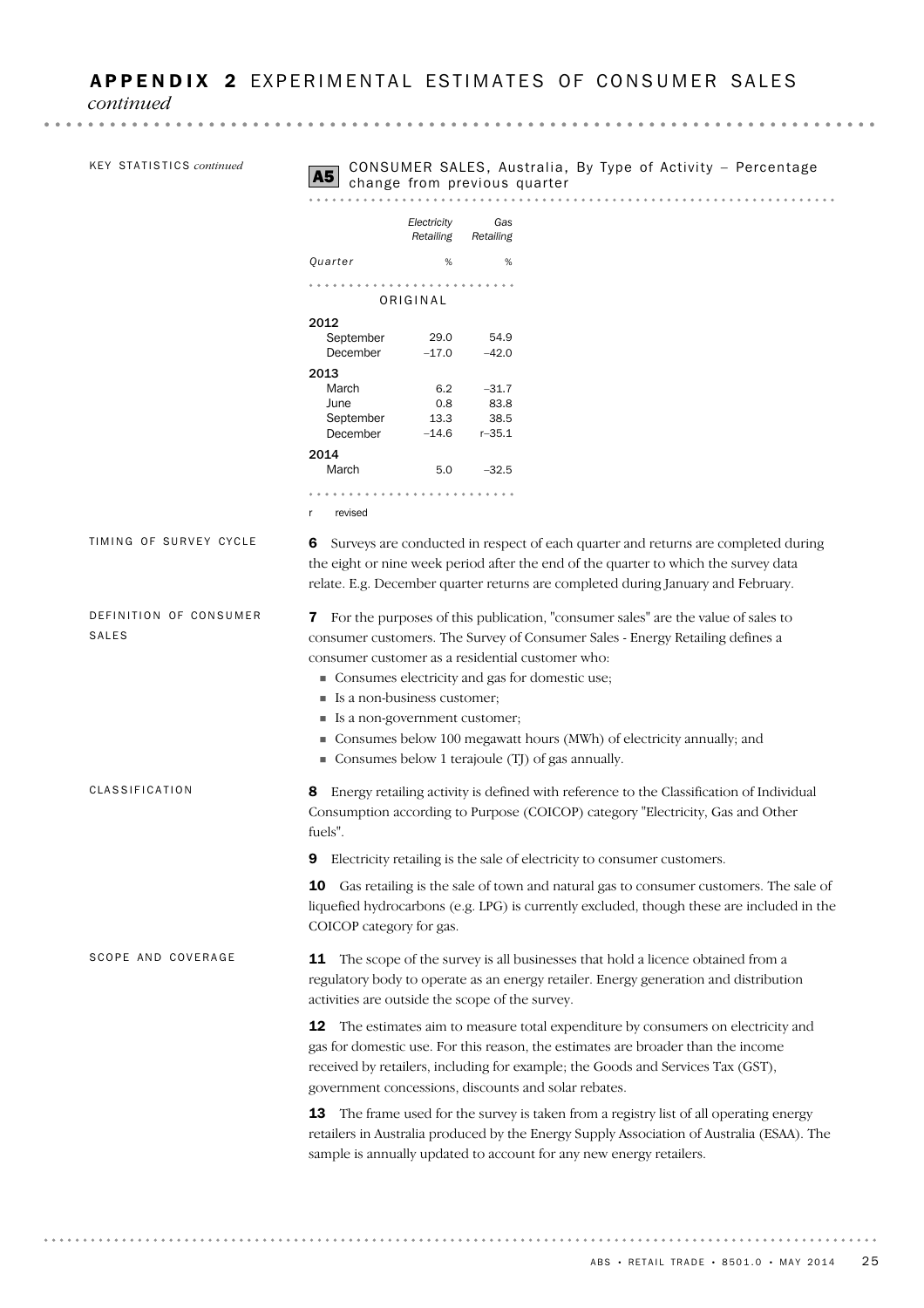## APPENDIX 2 EXPERIMENTAL ESTIMATES OF CONSUMER SALES

*continued*

| SURVEY METHODOLOGY                                             | 14 The survey is conducted electronically on a quarterly basis. It is based on a<br>complete enumeration of businesses that have been identified as holding a licence to<br>retail electricity and/or gas to consumer customers. This may include<br>Government-owned and/or controlled Public Non-Financial Corporations.                                                                                                                                                                                                |
|----------------------------------------------------------------|---------------------------------------------------------------------------------------------------------------------------------------------------------------------------------------------------------------------------------------------------------------------------------------------------------------------------------------------------------------------------------------------------------------------------------------------------------------------------------------------------------------------------|
|                                                                | 15 Respondents are asked to provide consumer sales data on an accrual basis. Where a<br>selected unit does not respond in a given survey period, a value is estimated. If data are<br>subsequently provided, the estimated value is replaced with the reported data.<br>Aggregates are calculated from all the data by summing the individual unit level data.<br>Data are edited at both individual unit level and aggregate level.                                                                                      |
|                                                                | 16 The statistical unit used to represent each energy retailer is sourced from the ABS<br>Business Register (ABSBR). The majority of the businesses within scope of this survey are<br>large businesses with the statistical unit being the Type of Activity Unit (TAU). However<br>there are a few units where the Australian Business Number (ABN) is the statistical unit<br>and is suitable for ABS statistical needs when the business is simple in structure.                                                       |
| REVISIONS                                                      | 17 The survey frame and sample are updated annually to ensure that the sample<br>remains representative of the target population.                                                                                                                                                                                                                                                                                                                                                                                         |
| SEASONALLY ADJUSTED AND<br>TREND ESTIMATES                     | 18 Original estimates only are available, with a view to publish seasonally adjusted and<br>trend estimates in the future.                                                                                                                                                                                                                                                                                                                                                                                                |
| COMPARABILITY WITH<br>NATIONAL ACCOUNTS AND<br>OTHER ESTIMATES | 19<br>Since June quarter 2012, the new quarterly Survey of Consumer Sales - Energy<br>Retailing has collected data to provide new indicators of household expenditure for<br>categories currently outside the scope of Retail Trade. The experimental estimates will<br>differ from corresponding HFCE energy statistics. More detail on the compilation of<br>HFCE is available from Australian System of National Accounts: Concepts, Sources and<br>Methods (cat. no. 5216.0).                                         |
|                                                                | 20 Many ABS publications are classified according to the Australian and New Zealand<br>Standard Industrial Classification (ANZSIC) 2006 (cat. no. 1292.0). Outputs from the<br>Survey of Consumer Sales - Energy Retailing are not classified according to ANZSIC and<br>are instead classified by activity with reference to COICOP. The aim of this classification<br>is to survey all businesses which sell energy to consumers, including those businesses for<br>which energy retailing may be a secondary activity. |
|                                                                | 21 The experimental estimates are not comparable to the value of energy sales<br>published in the Business Indicators, Australia (cat. no. 5676.0) and Australian Industry<br>(cat. no. 8155.0) because the estimates within these publications are classified according<br>to ANZSIC and do not exclude sales to business customers and government customers.                                                                                                                                                            |
| GENERAL<br>ACKNOWLEDGEMENT                                     | 22 ABS publications draw extensively on information provided freely by individuals,<br>businesses, governments and other organisations. Their continued cooperation is very<br>much appreciated; without it, the wide range of statistics published by the ABS would<br>not be available. Information received by the ABS is treated in strict confidence as<br>required by the Census and Statistics Act 1905.                                                                                                           |
| RELATED PUBLICATIONS                                           | Users may also wish to refer to the following:<br>23<br>Feature Article from Retail Trade, Australia (cat. no. 8501.0) September 2013<br>Australian National Accounts: National Income, Expenditure and Product (cat. no.<br>5206.0)<br>Australian Industry (cat. no. 8155.0)<br>Business Indicators, Australia (cat. no. 5676.0)                                                                                                                                                                                         |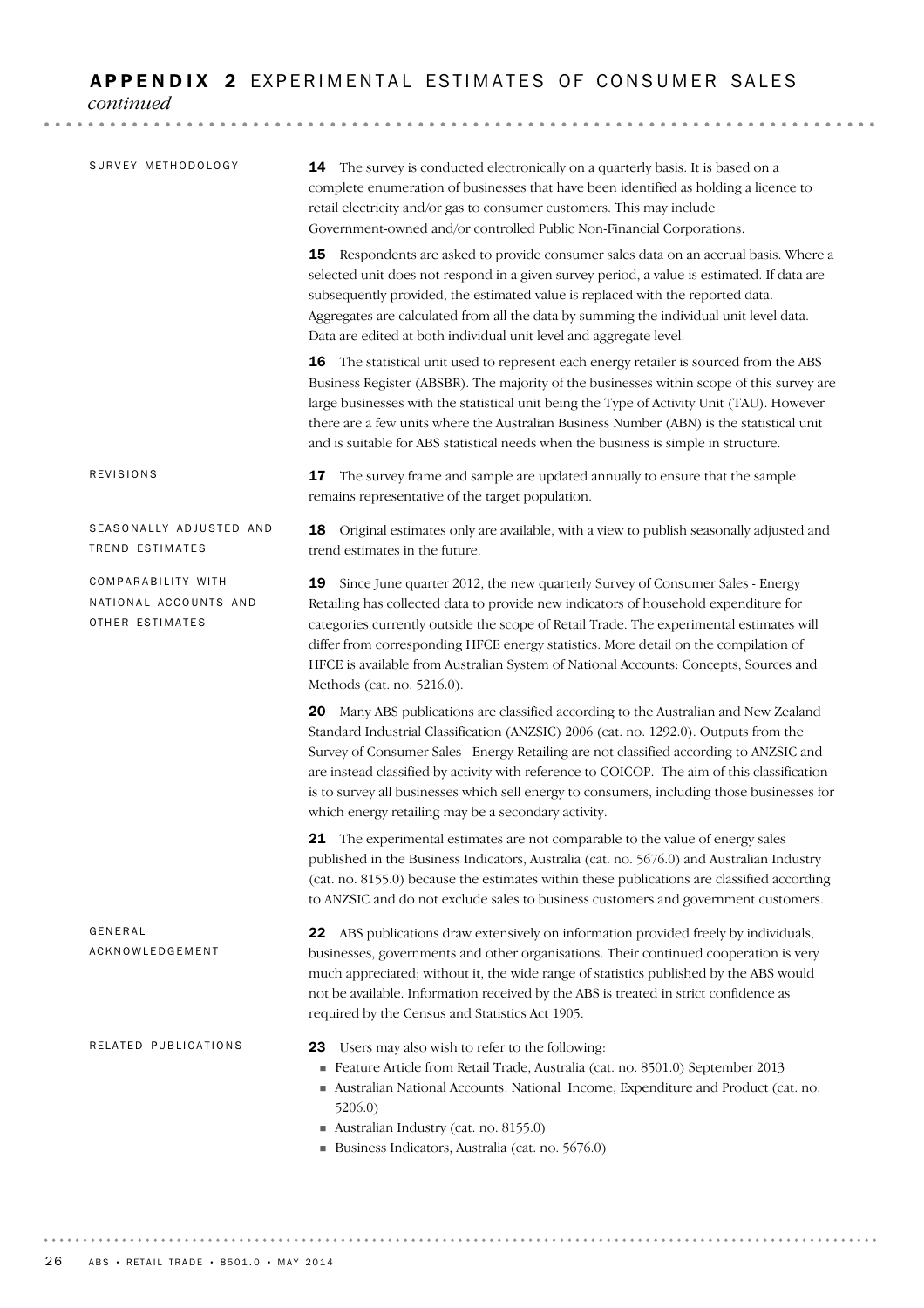## APPENDIX 2 EXPERIMENTAL ESTIMATES OF CONSUMER SALES

*continued*

24 As well as the statistics included in this and related publications, the ABS may have other relevant data available. Inquiries should be made to the National Information and RELATED PUBLICATIONS *continued*

Referral Service on 1300 135 070.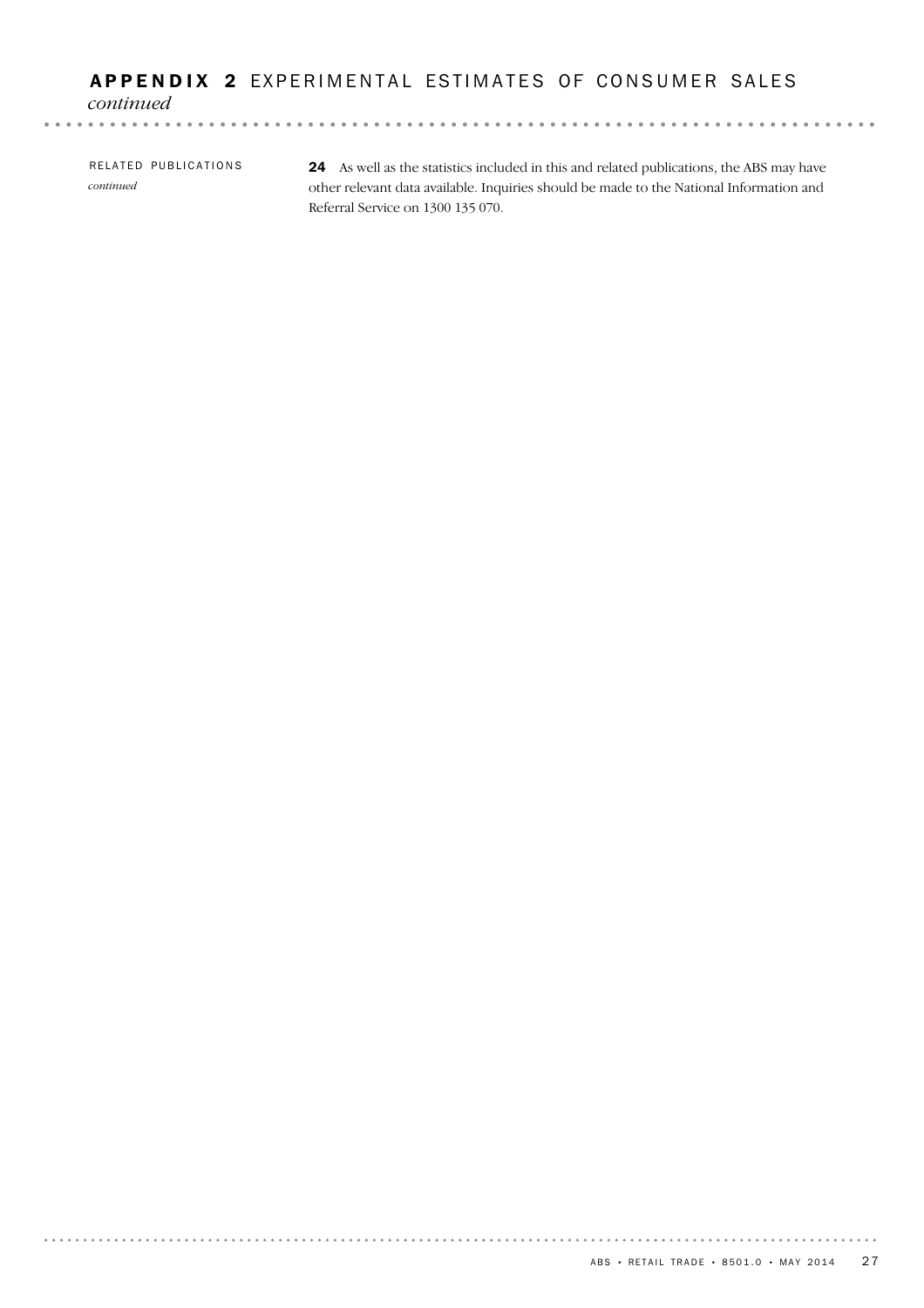$-$ 

EFFECT OF NEW SEASONALLY ADJUSTED ESTIMATES ON TREND ESTIMATES

. . . . . . . . . . . . .

1 As original estimates become available each month, the estimates of the seasonal pattern and trend series are updated to include the most up to date information. This means that most seasonally adjusted and trend estimates are likely to be revised when the next month's data become available. To assist readers of this publication in analysing retail trends, the 'what-if' chart presents the approximate effect that two possible future scenarios would have on the current and previous trend movement estimates of total retail turnover for Australia. Note that the 'what-if' graph gives an idea of possible trend revisions based on future seasonally adjusted estimates and does not account for revised seasonally adjusted estimates based on additional original data. ABS research shows that approximately 75% of the total revision to the trend estimate at the current end of the series is due to the use of different asymmetric moving averages when a new data point becomes available. For more information see the trend estimates section of the Explanatory Notes. The two future scenarios considered are based on the 25th and 75th percentiles of seasonally adjusted movements calculated from the historical series. The two scenarios are as follows:

Scenario 1. Next month's seasonally adjusted estimate of retail turnover rises 0.813%. Scenario 2. Next month's seasonally adjusted estimate of retail turnover falls 0.059%.